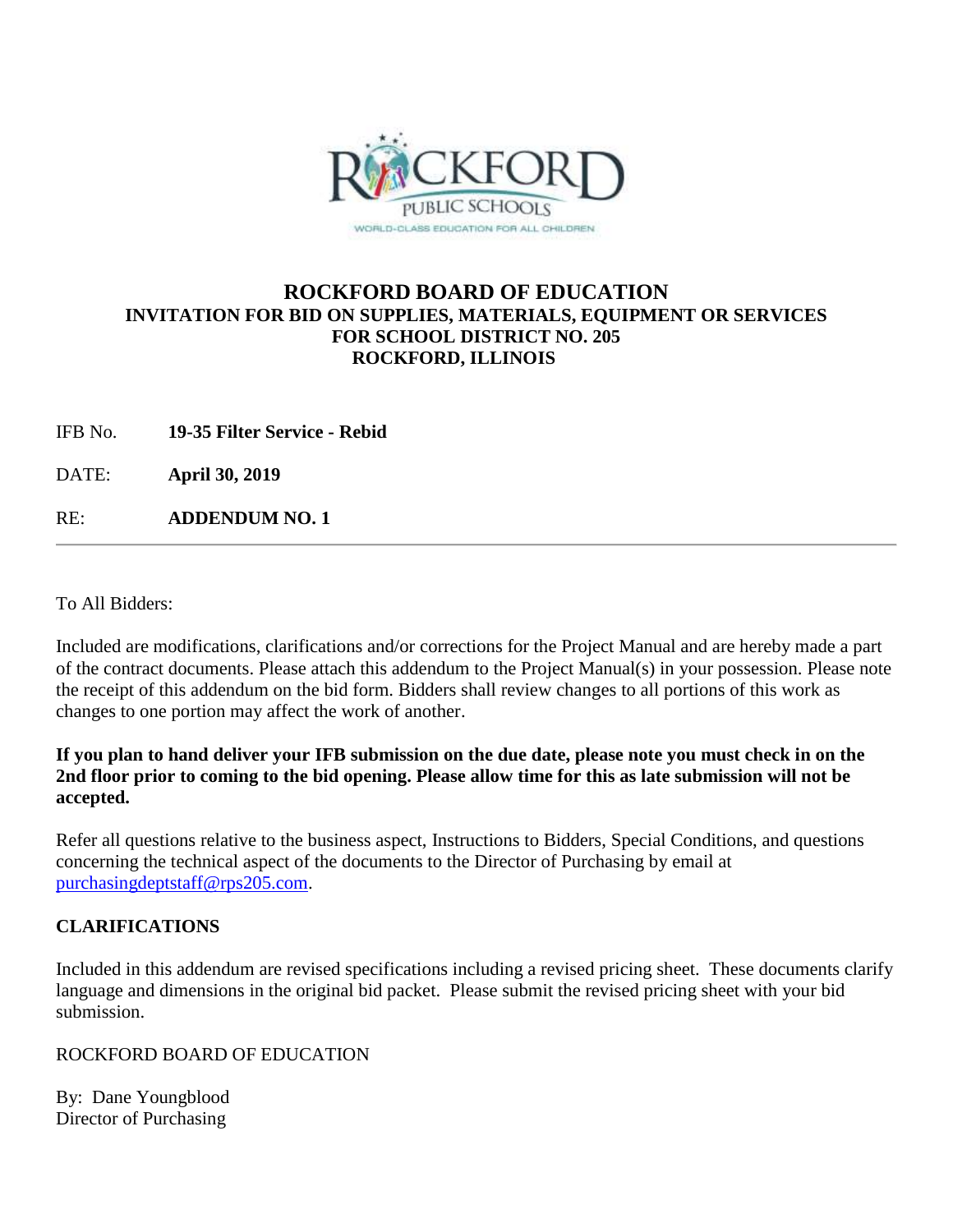#### **SPECIFICATIONS FOR FILTER SUPPLY SERVICE**

#### **1. Purpose**

The Rockford Public School System (herein the "District") is interested in contracting with a reliable contractor who will supply air filters to District 205 as indicated in this specification. Filter changes take place four times a year: Winter (Christmas Break) (AHU & unit ventilators), spring (Spring Break) (AHU, unit ventilators & RTU), summer (AHU, unit ventilators & RTU), and fall (AHU, unit ventilators & RTU), with the exception of metal box filters (with header) for Barbour Elementary which are changed out annually. Delivery will be made to each of the District sites as specified. A listing of District locations are provided in this specification. Labor for installation of air filters shall not be a part of this bid. This is an 'all or nothing' bid. Contract term will be for 3 years with two (2) additional one (1) year extensions. Year 1 begins July 1, 2019, however this bid should include pricing for summer stock normally scheduled for June 1.

#### **2. Scope**

#### **Base Filter Pleated Specification**

- All pleated filters will have 10 pleats or more per foot
- All pleated filters are required to be framed with a high strength beverage board
- All pleated filters shall meet or exceed an efficiency rating of Merv 8 or greater according to ASHRAE STANDARD 52.1 and 52.2
- All pleated filters are required to be made of synthetic fiber
- Dimensions listed in this specification are nominal except where the filter size contains a fraction and therefore are actual size
- All 3 ply filters with ring or without ring shall be 20% efficient anti-microbial polyester media with sticky tact on air exit side
- Prior to acceptance of this bid the District may request one (1) sample filter of each size

#### **3. Location of Delivery**

Delivery is to be made to forty-six (46) locations within the Rockford School District No. 205. The District reserves the right to increase or decrease the number of locations to be served.

#### **Delivery Tickets and Invoicing Requirements**

The Contractor shall provide proof of every delivery for each location. The Contractor is required to obtain a signature from the manager at each location. Contractor is required to submit an invoice with each quarterly shipment indicating locations, quantities, sizes and price of filters ordered. The district is not obligated to pay an invoice without verification of delivery.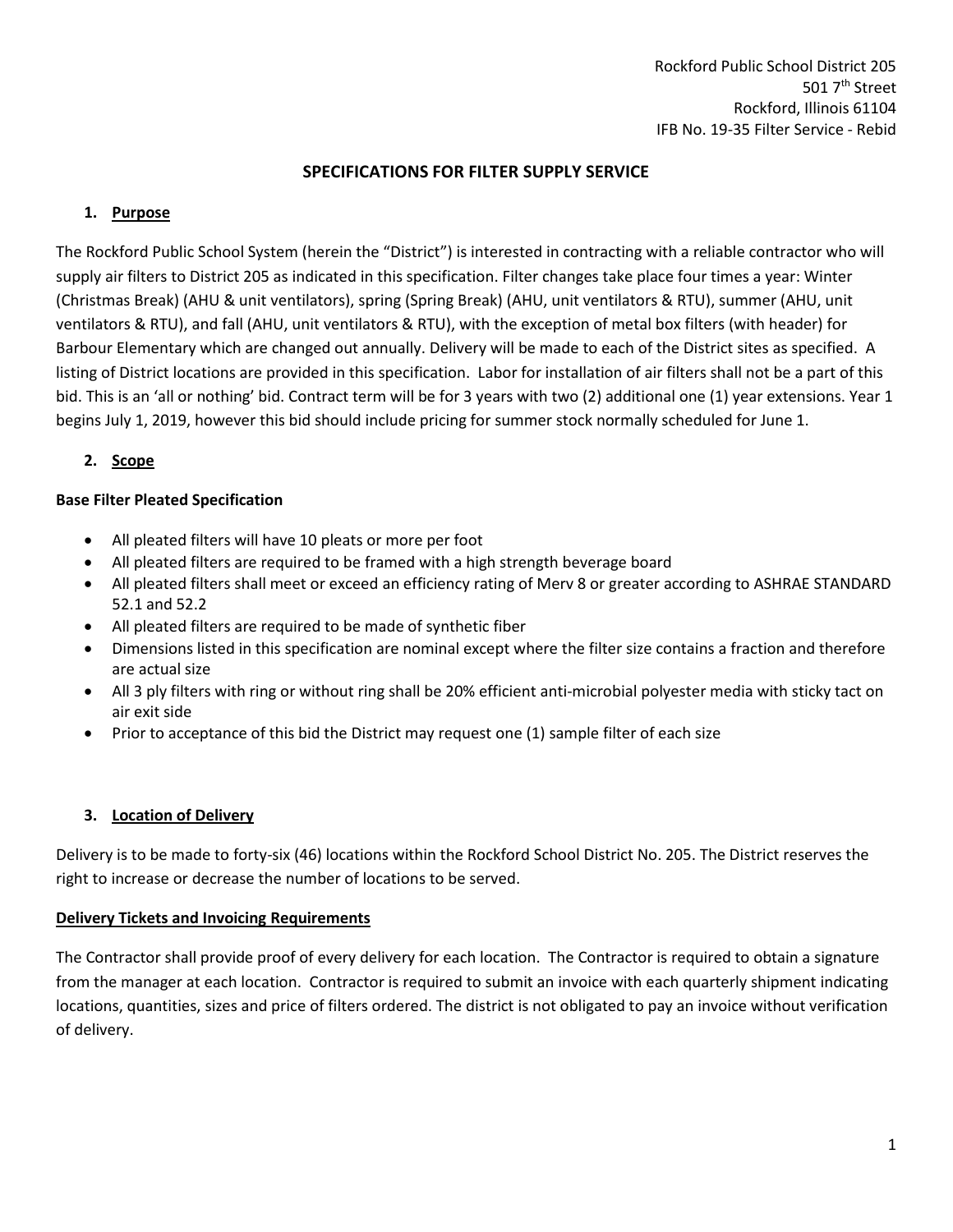#### **4. Delivery**

Contactor will follow the delivery schedule of: September  $1^{st}$ , December  $1^{st}$ , March  $1^{st}$ , June  $1^{st}$  of each year of this contract, Monday through Friday excluding Federal Holidays. Notification of the delivery must be provided 24 hours prior to the delivery. Time of delivery for each location shall be between the hours of 6am and 4pm. Delivery schedule is to be established with the District Custodial Manager. No deliveries are to be dropped without acknowledgment of receipt or left outside.

#### **5. General**

RPS District Custodial Manager will order direct. Should the Contractor be unable to deliver as required and agreed, the RPS District Custodial Manager will be notified immediately. If, for any reason including unavailable stock, it becomes necessary for the District to obtain the bid items from a secondary supplier, the Contractor agrees to pay any difference between the original bid price and the cost by the District form a secondary supplier.

### **6. Quantities**

**The quantities listed below in the** *Bid Offer Form* **are the estimated usage amount for each item based on quarterly change outs. Bid Totals should reflect the annual cost for all four seasonal filter changes.** The District will order as needed and will pay only for any quantities actually ordered.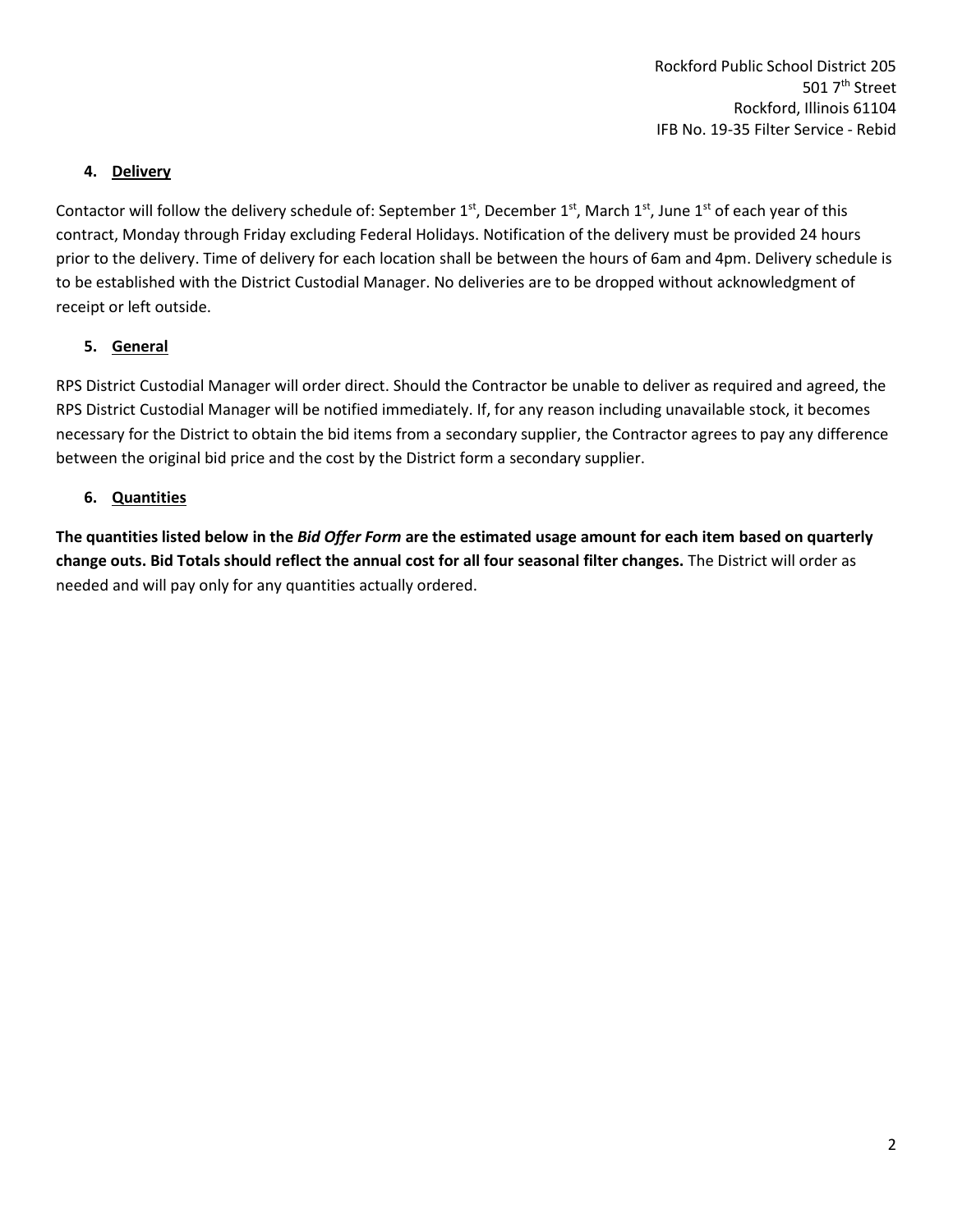# **Rockford Public School Locations**

| <b>Site &amp; Address</b>        | <b>Site &amp; Address</b>        | <b>Site &amp; Address</b>           |  |
|----------------------------------|----------------------------------|-------------------------------------|--|
| Administration                   | <b>Gregory Elementary</b>        | Page Park-Regional Learning Academy |  |
| 501 7th St., 61104               | 4820 Carol Ct., 61108            | 5949 Stafford Rd., 61101            |  |
| Auburn High School               | <b>Guilford High School</b>      | <b>RESA Middle</b>                  |  |
| 5110 Auburn St., 61101           | 5620 Spring Creek Rd.            | 1800 Ogilby Rd., 61102              |  |
| <b>Barbour Elementary</b>        | Haskell Elementary               | Riverdahl Elementary                |  |
| 1506 Clover Ave., 61102          | 515 Maple St., 61102             | 3520 Kishwaukee St., 61109          |  |
| <b>Beyer Elementary</b>          | <b>Hillman Elementary</b>        | <b>Rolling Green Elementary</b>     |  |
| 333 15th Ave., 61104             | 3701 Greendale Dr., 61109        | 3520 Kishwaukee St. 61109           |  |
| <b>Bloom Elementary</b>          | <b>Operations Support Center</b> | Roosevelt Community Education Ctr., |  |
| 2912 Brendenwood Rd.61107        | 1907 Kishwaukee St., 61104       | 978 Haskell Ave., 61102             |  |
| <b>Brookview Elementary</b>      | Jefferson High School            | <b>Spring Creek Elementary</b>      |  |
| 1750 Madron Rd., 61114           | 4145 Samuelson Rd., 61109        | 5222 Spring Creek Rd., 61114        |  |
| Carlson Elementary               | Johnson Elementary               | Summerdale Early Learning           |  |
| 4015 Pepper Dr., 61114           | 3805 Rural St., 61107            | 3320 Glenwood Ave., 61101           |  |
| Cherry Valley Elementary         | Kennedy Middle                   | Transportation                      |  |
| 6754 Armer Dr., 61109            | 520 N. Pierpont Ave., 61101      | 2000 Christina St., 61104           |  |
| Conklin Elementary               | Lathrop Elementary               | <b>Washington Elementary</b>        |  |
| 3003 Halsted Rd., 61101          | 2603 Clover Ave., 61102          | 1421 West St., 61102                |  |
| <b>Constance Lane Elementary</b> | Lewis Lemon Elementary           | Welsh Elementary                    |  |
| 528 Gregory St., 61104           | 1993 Mulberry St., 61101         | 2100 Huffman Blvd., 61103           |  |
| East High School                 | Lincoln Middle School            | West Middle                         |  |
| 2929 Charles St., 61108          | 1500 Charles St., 61104          | 1900 N. Rockton Ave., 61103         |  |
| Eisenhower                       | <b>Marshall Elementary</b>       | <b>Westview Elementary</b>          |  |
| 3525 Spring Creek Rd., 61114     | 4704 N. Rockton Ave., 61103      | 1720 Halsted Rd., 61103             |  |
| <b>Ellis Elementary</b>          | <b>Marshall Middle</b>           | Whitehead Elementary                |  |
| 222 S. Central Ave., 61102       | 4664 N. Rockton Ave., 61103      | 2325 Ohio Pkwy., 61108              |  |
| <b>Fairview Early Learning</b>   | <b>McIntosh Elementary</b>       | <b>Wilson Aspire</b>                |  |
| 512 Fairview Ave., 61108         | 525 N. Pierpont Ave., 61101      | 520 N. Pierpont Ave. 61101          |  |
| Flinn Middle                     | Montessori (at Marsh) Elementary |                                     |  |
| 2525 Ohio Pkwy., 61108           | 2021 Hawthorne Dr., 61107        |                                     |  |
| <b>Froberg Elementary</b>        | Nashold Early Learning           |                                     |  |
| 4555 20th Ave., 61109            | 3303 20th St., 61109             |                                     |  |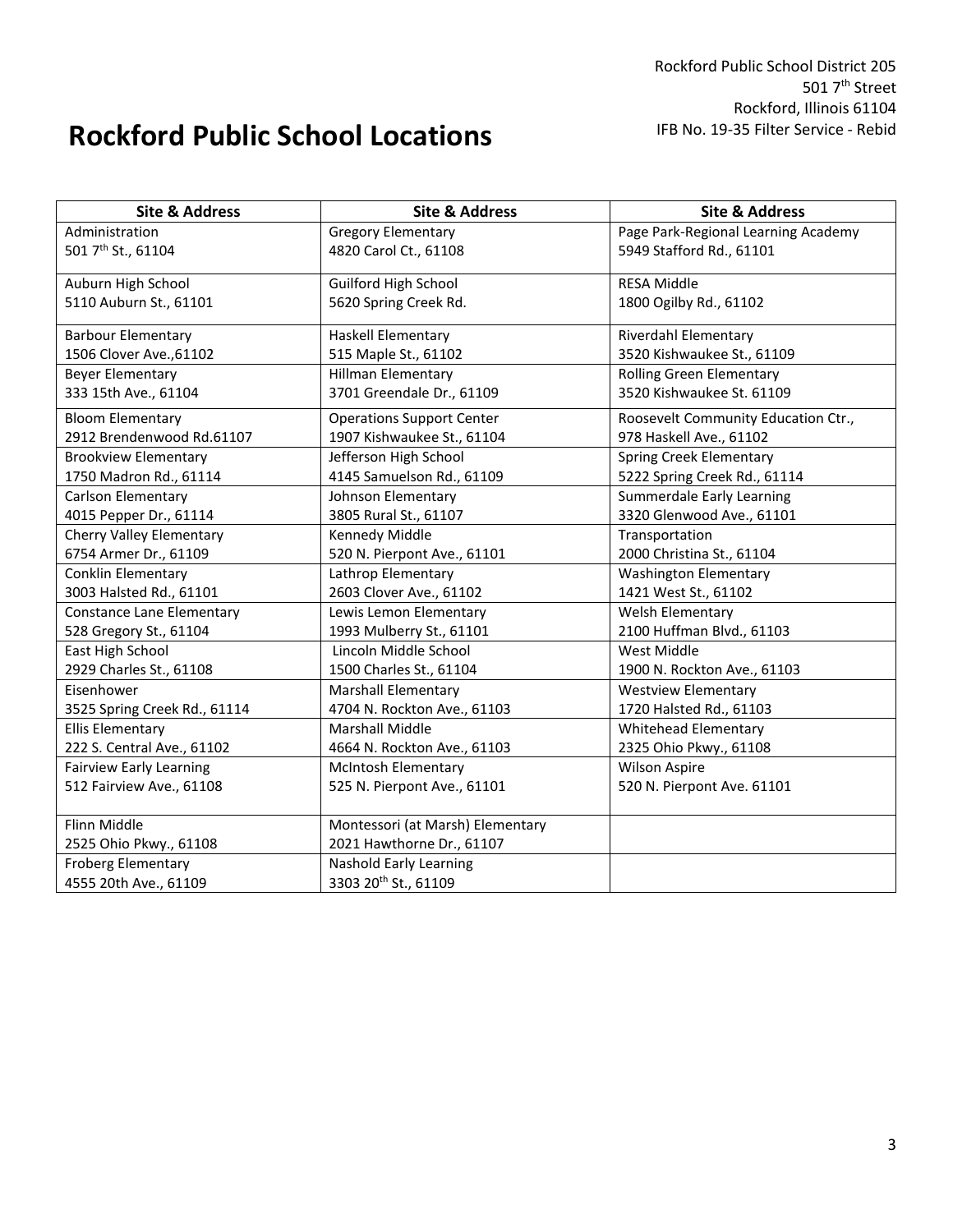# **Locations, Filter Sizes, Types and Quantities for Each Quarterly Change Out**

| Location | <b>Filter Size</b>          | <b>Type of Filter</b>                                                                                                    | Individual<br>Quantities per<br>Site |
|----------|-----------------------------|--------------------------------------------------------------------------------------------------------------------------|--------------------------------------|
| Auburn   | 10" x 20" x 1"              | Framed pleated filter 12/case, Merv 8                                                                                    | 5                                    |
| Auburn   | 10" x 36 1/4" x 1"          | Framed pleated filter 12/case, Merv 8                                                                                    | 24                                   |
| Auburn   | 10" x 48 1/2" x 1"          | Framed pleated filter 12/case, Merv 8                                                                                    | 11                                   |
| Auburn   | 10" x 60 1/2" x 1"          | Framed pleated filter 12/case, Merv 8                                                                                    | 33                                   |
| Auburn   | 12" x 20" x 2"              | Framed pleated filter 12/case, Merv 8                                                                                    | 4                                    |
| Auburn   | 12" x 24" x 1"              | Framed pleated filter 12/case, Merv 8                                                                                    | $\overline{2}$                       |
| Auburn   | 16" x 20" x 1"              | Framed pleated filter 12/case, Merv 8                                                                                    | $\overline{2}$                       |
| Auburn   | 16" x 20" x 2"              | Framed pleated filter 12/case, Merv 8                                                                                    | 49                                   |
| Auburn   | 16" x 25" x 2"              | Framed pleated filter 12/case, Merv 8                                                                                    | 4                                    |
| Auburn   | 18" x 17 5/8" x 2"          | Framed pleated filter 12/case, Merv 8                                                                                    | 30                                   |
| Auburn   | 18" x 20" x 2"              | Framed pleated filter 12/case, Merv 8                                                                                    | 121                                  |
| Auburn   | 20" x 20" x 2"              | Framed pleated filter 12/case, Merv 8                                                                                    | 10                                   |
| Auburn   | 20" x 25" x 2"              | Framed pleated filter 12/case, Merv 8                                                                                    | 66                                   |
| Auburn   | 20" x 25" x 4"              | Framed pleated filter 12/case, Merv 8                                                                                    | 3                                    |
| Auburn   | 20" x 30" x 2"              | Framed pleated filter 12/case, Merv 8                                                                                    |                                      |
| Auburn   | 21" x 21" x 1"              | Framed pleated filter 12/case, Merv 8                                                                                    | $\mathbf 1$                          |
| Auburn   | 24 1/2" x 14 1/4" x 1"      | Framed pleated filter 12/case, Merv 8                                                                                    | $\overline{2}$                       |
| Auburn   | 24 1/2" x 19 1/4" x 1"      | Framed pleated filter 12/case, Merv 8                                                                                    | 4                                    |
| Auburn   | 24" x 24" x 2"              | Framed pleated filter 12/case, Merv 8                                                                                    | 12                                   |
| Auburn   | 32.25" x 10" x 1"           | Framed pleated filter 12/case, Merv 8                                                                                    | $\mathbf{1}$                         |
| Auburn   | 7" x 33 1/2" x 1"           | Framed pleated filter 12/case, Merv 8                                                                                    | $\mathbf{1}$                         |
| Auburn   | 7" x 51 1/4" x 1            | Framed pleated filter 12/case, Merv 8                                                                                    | $\mathbf{1}$                         |
| Auburn   | $9.25" \times 31" \times 1$ | Framed pleated filter 12/case, Merv 8                                                                                    | $\overline{2}$                       |
| Auburn   | 9.25" x 44" x 1"            | Framed pleated filter 12/case, Merv 8                                                                                    | 3                                    |
|          |                             |                                                                                                                          |                                      |
| Barbour  | 13 3/8" x 77" x 1"          | Framed pleated filter 12/case, Merv 8                                                                                    | 12                                   |
| Barbour  | 16" x 20" x 1               | Filter pads unframed, 24/case Tri-Dek 3 Ply Self Sealing Ring Panel<br>Filters w/ Antimicrobial Treatment-no substitutes | 18                                   |
| Barbour  | 16" x 20" x 3"              | Framed pleated filter 12/case, Merv 8                                                                                    | 6                                    |
| Barbour  | 16" x 25" x 2"              | Framed pleated filter 12/case, Merv 8                                                                                    | 4                                    |
| Barbour  | 20" x 24" x 12"             | Metal Box Frame Merv 13 Camfil Riga Flo, with header                                                                     | 4                                    |
| Barbour  | 24" x 12" x 12"             | Metal Box Frame Merv 13 Camfil Riga Flo, with header                                                                     | 11                                   |
| Barbour  | 24" x 24" x 2"              | Framed pleated filter 12/case, Merv 8                                                                                    | 12                                   |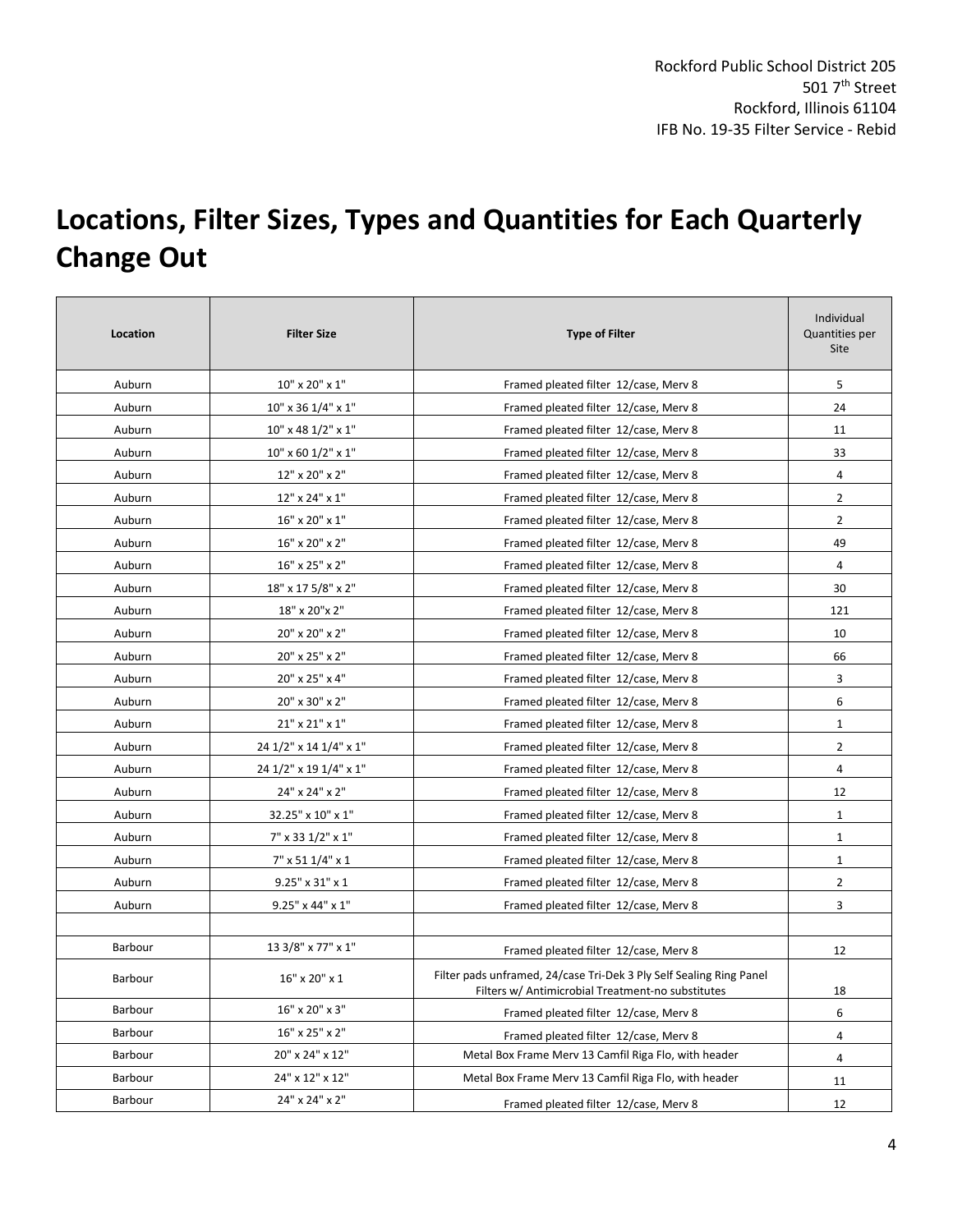| Barbour              | 24" x 24" x2"          | Framed pleated filter 12/case, Merv 8                | 12             |
|----------------------|------------------------|------------------------------------------------------|----------------|
| Barbour              | 25" x 25" x 2"         | Framed pleated filter 12/case, Merv 8                | 12             |
|                      |                        |                                                      |                |
| Beyer                | 8-3/4" x 19-1/8" x 1"  | Framed pleated filter 12/case, Merv 8                | 29             |
| Beyer                | 16" x 20" x 2"         | Framed pleated filter 12/case, Merv 8                | 60             |
|                      |                        |                                                      |                |
| Bloom                | 16" x 20" x 2"         | Framed pleated filter 12/case, Merv 8                | 12             |
| Bloom                | 16" x 25" x 2"         | Framed pleated filter 12/case, Merv 8                | 24             |
|                      |                        |                                                      |                |
| Bloom                | 20" x 20" x 1"         | Filter pads, unframed 24/case Tri-Dek 3 ply, no wire | 50             |
| Bloom                | 25" x 25" x 2          | Framed pleated filter 12/case, Merv 8                | 24             |
| <b>Brookview</b>     | 16" x 20" x 2"         | Framed pleated filter 12/case, Merv 8                | 4              |
| Brookview            | 20" x 20" x 2"         | Framed pleated filter 12/case, Merv 8                | 16             |
| Brookview            | 20" x 24" x 2"         | Framed pleated filter 12/case, Merv 8                | 12             |
| Brookview            | 20" x 25" x 2"         | Framed pleated filter 12/case, Merv 8                | 18             |
| Brookview            | 24" x 24" x 2"         | Framed pleated filter 12/case, Merv 8                | 6              |
|                      |                        |                                                      |                |
| Carlson              | 16" x 20" x 2"         | Framed pleated filter 12/case, Merv 8                | 12             |
| Carlson              | 16" x 25" x 2"         | Framed pleated filter 12/case, Merv 8                | 36             |
| Carlson              | 20" x 20" x 2"         | Framed pleated filter 12/case, Merv 8                | 12             |
| Carlson              | 20" x 24" x 2"         | Framed pleated filter 12/case, Merv 8                | 12             |
| Carlson              | 20" x 25" x 2"         | Framed pleated filter 12/case, Merv 8                | 12             |
|                      |                        |                                                      |                |
| Cherry Valley        | 20" x 20" x 2"         | Framed pleated filter 12/case, Merv 8                | 96             |
| <b>Cherry Valley</b> | 20" x 24" x 2"         | Framed pleated filter 12/case, Merv 8                | 20             |
| Cherry Valley        | 20" x 25" x 2"         | Framed pleated filter 12/case, Merv 8                | 48             |
|                      |                        |                                                      |                |
| Conklin              | 13 5/8" x 23 5/8" x 1" | Framed pleated filter 12/case, Merv 8                | 24             |
| Conklin              | 14" x 20" x 1"         | Framed pleated filter 12/case, Merv 8                | 48             |
| Conklin              | 14" x 24" x 1"         | Framed pleated filter 12/case, Merv 8                | 28             |
| Conklin              | 14" x 30" x 1"         | Framed pleated filter 12/case, Merv 8                | 12             |
| Conklin              | 20" x 25" x 2"         | Framed pleated filter 12/case, Merv 8                | 12             |
|                      |                        |                                                      |                |
| Constance Lane       | 20" x 20" x 2"         | Framed pleated filter 12/case, Merv 8                | 96             |
| Constance Lane       | 20" x 24" x 2"         | Framed pleated filter 12/case, Merv 8                | 20             |
| Constance Lane       | 20" x 25" x 2"         | Framed pleated filter 12/case, Merv 8                | 48             |
|                      |                        |                                                      |                |
| East                 | 9" x 32" x 1"          | Framed pleated filter 12/case, Merv 8                | 1              |
| East                 | 9" x 32" x 1"          | Framed pleated filter 12/case, Merv 8                | $\mathbf{1}$   |
| East                 | 9" x 43" x 1"          | Framed pleated filter 12/case, Merv 8                | 3              |
| East                 | 9 1/4" x 20 1/2" x 1"  | Framed pleated filter 12/case, Merv 8                | $\overline{2}$ |
| East                 | 9 1/4" x 20 3/4" x 1"  | Framed pleated filter 12/case, Merv 8                | $\overline{2}$ |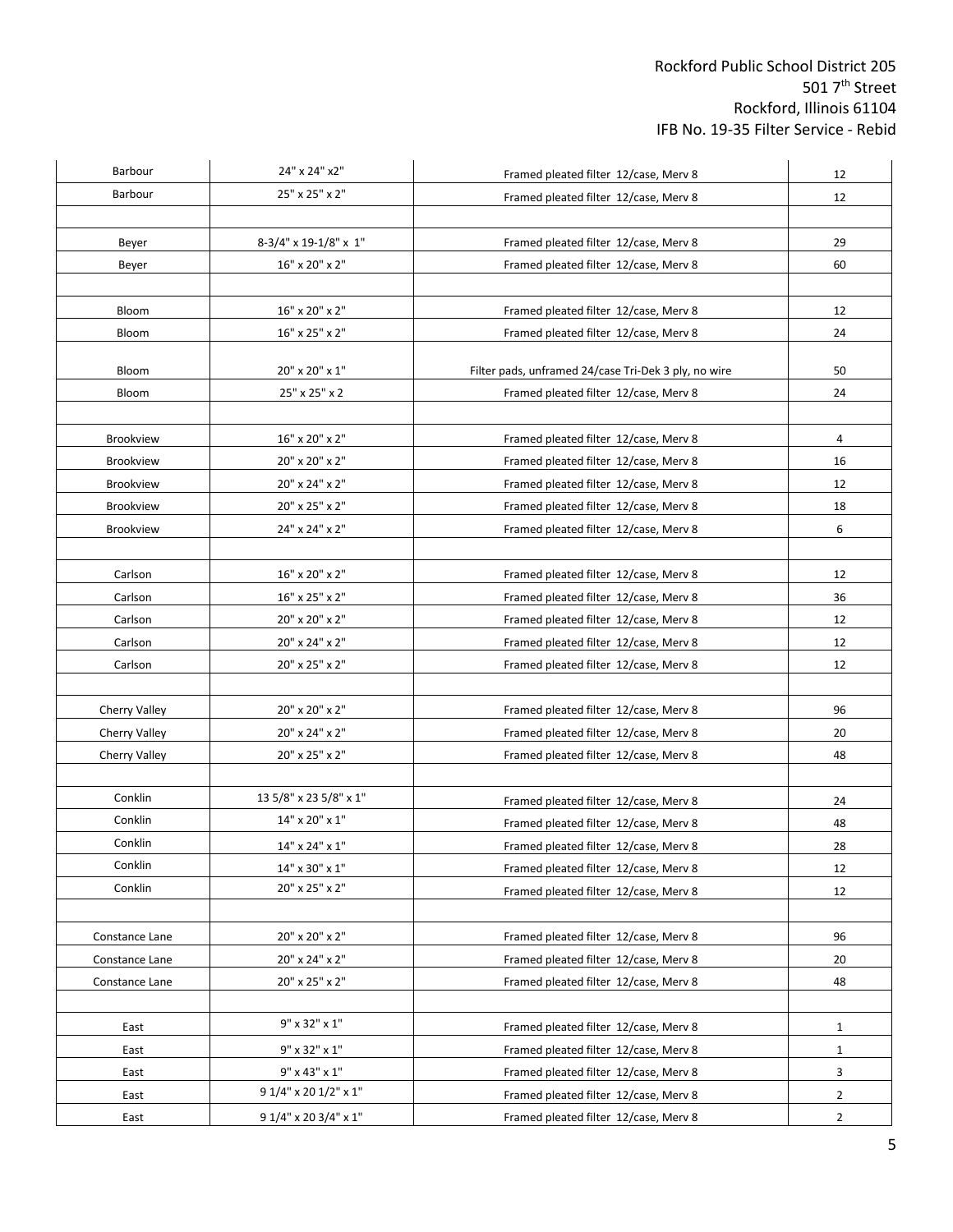| East       | 9 1/8" x 20 3/4" x 1"<br>Framed pleated filter 12/case, Merv 8 |                                                                        | $\mathbf{1}$   |
|------------|----------------------------------------------------------------|------------------------------------------------------------------------|----------------|
| East       | $91/8$ " x 26 3/4" x 1"                                        | Framed pleated filter 12/case, Merv 8                                  | $\mathbf{1}$   |
| East       | 9 1/8" x 20 3/4" x 1"                                          | Framed pleated filter 12/case, Merv 8                                  | $\mathbf{1}$   |
| East       | $91/8$ " x 26 3/4" x 1"                                        | Framed pleated filter 12/case, Merv 8                                  | $\mathbf{1}$   |
| East       | 10" x 32" x 1"<br>Framed pleated filter 12/case, Merv 8        |                                                                        | $\mathbf 1$    |
| East       | 10" x 33" x 1"                                                 | Framed pleated filter 12/case, Merv 8                                  | 4              |
| East       | 10" x 48" x 1"                                                 | Framed pleated filter 12/case, Merv 8                                  | 8              |
| East       | 15 3/4" x 44 1/2" x 1"                                         | Framed pleated filter 12/case, Merv 8                                  | 8              |
| East       | 16" x 20" x 2"                                                 | Framed pleated filter 12/case, Merv 8                                  | 14             |
| East       | 16" x 24" x 2"                                                 | Framed pleated filter 12/case, Merv 8                                  | $\mathbf{1}$   |
| East       | 16" x 25" x 2"                                                 | Framed pleated filter 12/case, Merv 8                                  | 3              |
| East       | 17 1/2" x 22" x 2"                                             | Framed pleated filter 12/case, Merv 8                                  | $\overline{2}$ |
| East       | 18" x 20" x 2"                                                 | Framed pleated filter 12/case, Merv 8                                  | 100            |
| East       | 18" x 33" x 2"                                                 | Framed pleated filter 12/case, Merv 8                                  | $\overline{2}$ |
| East       | 19" x 22" x 2"                                                 | Framed pleated filter 12/case, Merv 8                                  | $\mathbf{1}$   |
|            |                                                                | Filter pads, unframed 24/case Tri-Dek 3 Ply Self Sealing No Ring Panel |                |
| East       | 20" x 20" x 1"                                                 | Filters w/ Antimicrobial Treatment-no substitutes                      | 484            |
| East       | 20" x 20" x 2"                                                 | Framed pleated filter 12/case, Merv 8                                  | $\overline{2}$ |
| East       | 20" x 23.5" x 2"                                               | Framed pleated filter 12/case, Merv 8                                  | $\mathbf{1}$   |
| East       | 20" x 24" x 2"                                                 | Framed pleated filter 12/case, Merv 8                                  | 4              |
| East       | 20" x 25" x 2"                                                 | Framed pleated filter 12/case, Merv 8                                  | 15             |
| East       | 24" x 24" x 2"                                                 | Framed pleated filter 12/case, Merv 8                                  | 8              |
|            |                                                                |                                                                        |                |
| Eisenhower | 16" x 25" x 1"                                                 | Framed pleated filter 12/case, Merv 8                                  | 80             |
| Eisenhower | 20" x 25" x 1                                                  | Framed pleated filter 12/case, Merv 8                                  | 86             |
| Eisenhower | 32 1/4" x 5 1/2" x 1/2"                                        | Framed pleated filter 12/case, Merv 8                                  | 17             |
| Eisenhower | 54" x 5 1/2" x 1/2"                                            | Framed pleated filter 12/case, Merv 8                                  | 8              |
|            |                                                                |                                                                        |                |
| Ellis      | 16" x 20" x 2"                                                 | Framed pleated filter 12/case, Merv 8                                  | 24             |
| Ellis      | 16"x 25" x 2"                                                  | Framed pleated filter 12/case, Merv 8                                  | 36             |
| Ellis      | 17 3/4" x 7 1/2" x 1"                                          | Framed pleated filter 12/case, Merv 8                                  | 36             |
| Ellis      | 20" x 20" x 2"                                                 | Framed pleated filter 12/case, Merv 8                                  | 35             |
| Ellis      | 20" x 25" x 2"                                                 | Framed pleated filter 12/case, Merv 8                                  | 34             |
|            |                                                                |                                                                        |                |
|            |                                                                | Filter pads, unframed 24/case Tri-Dek 3 Ply Self Sealing No Ring Panel |                |
| Fairview   | 19" x 19" x 2"                                                 | Filters w/ Antimicrobial Treatment-no substitutes                      | 30             |
| Fairview   | 20" x 20" x 1"                                                 | Framed pleated filter 12/case, Merv 8                                  | 12             |
| Fairview   | 16" x 25" x 2"                                                 | Framed pleated filter 12/case, Merv 8                                  | $\overline{2}$ |
|            |                                                                |                                                                        |                |
| Flinn      | 12" x 54" x 1"                                                 | Framed pleated filter 12/case, Merv 8                                  | 4              |
| Flinn      | 14" x 20" x 1"                                                 | Framed pleated filter 12/case, Merv 8                                  | 12             |
| Flinn      | $14" \times 24" \times 1"$                                     | Framed pleated filter 12/case, Merv 8                                  | 31             |
| Flinn      | $14" \times 30" \times 1"$                                     | Framed pleated filter 12/case, Merv 8                                  | 16             |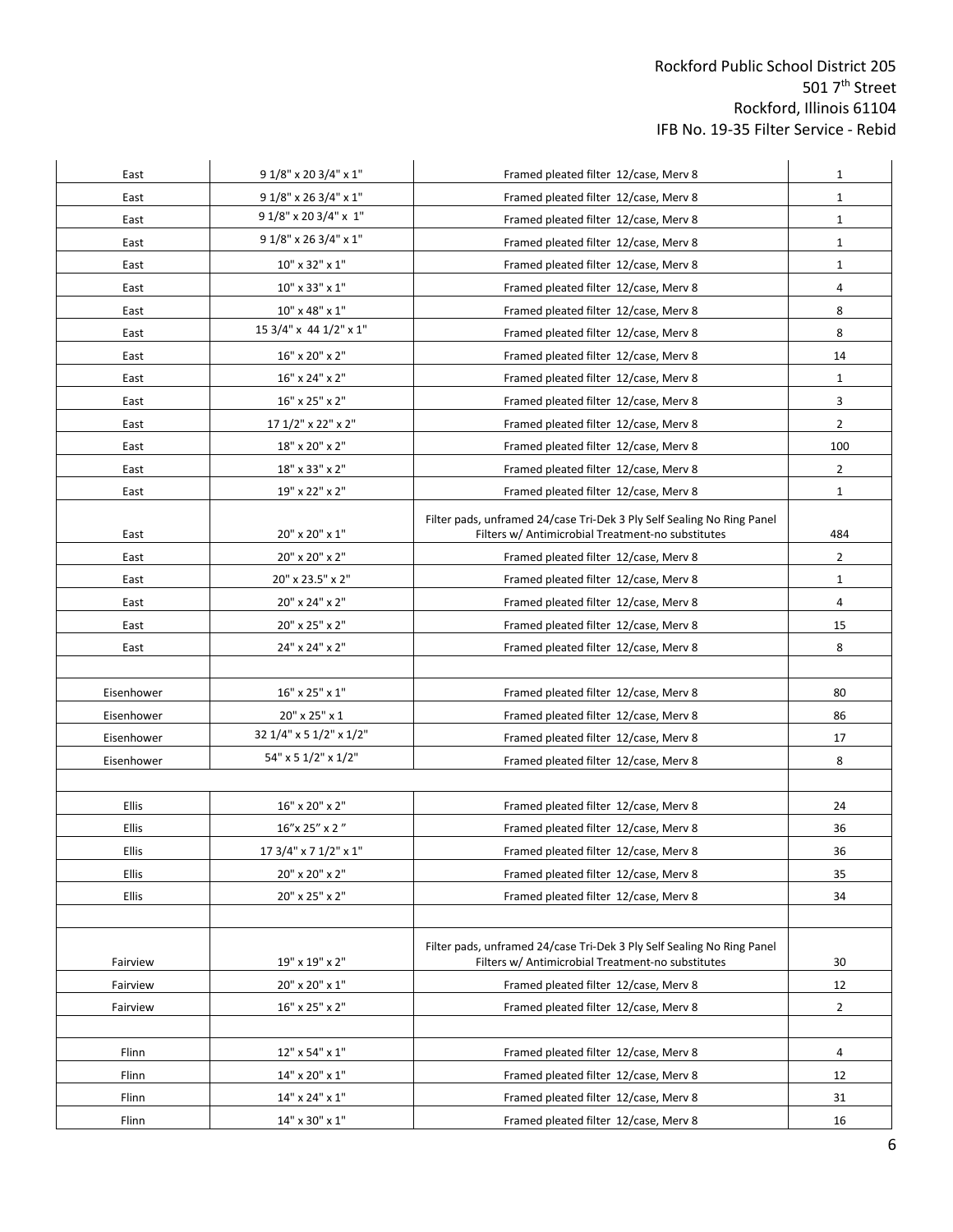| Flinn    | 15.25" x77.5" x 1"                  | Framed pleated filter 12/case, Merv 8                                                                          | 24                   |
|----------|-------------------------------------|----------------------------------------------------------------------------------------------------------------|----------------------|
| Flinn    | 16" x 20" x 2"                      | Framed pleated filter 12/case, Merv 8                                                                          | 108                  |
|          |                                     |                                                                                                                |                      |
|          |                                     | Filter pads, unframed 24/case Tri-Dek 3 Ply Self Sealing Ring Panel                                            |                      |
| Flinn    | 20" x 20" x 2"                      | Filters w/ Antimicrobial Treatment-no substitutes                                                              | 56                   |
| Flinn    | 8.875" x 33.625" x 1"               | Framed pleated filter 12/case, Merv 8                                                                          | $\mathbf{1}$         |
| Flinn    | $8.3/4" \times 61" \times 1"$       | Framed pleated filter 12/case, Merv 8                                                                          | 12                   |
| Flinn    | 8 3/4" x 42" x 1"                   | Framed pleated filter 12/case, Merv 8                                                                          | 5                    |
|          |                                     |                                                                                                                |                      |
| Froberg  | 16" x 25" x 2"                      | Framed pleated filter 12/case, Merv 8                                                                          | 48                   |
| Froberg  | 12" x 24" 1"                        | Framed pleated filter 12/case, Merv 8                                                                          | 12                   |
| Froberg  | 57" x 12" x 1"                      | Framed pleated filter 12/case, Merv 8                                                                          | 20                   |
| Froberg  | 12"x24"x1"                          | Framed pleated filter 12/case, Merv 8                                                                          | 3                    |
| Froberg  | ROLL- Cut to fit 12" x 68-1/2" x 1" | Filter roll 1 roll/case Tri-Dek 3 Ply Tackified Poly Pads Filters w/<br>Antimicrobial Treatment-No substitutes | $\mathbf 1$          |
| Guilford | 67/8" x 59.5" x 1"                  | Framed pleated filter 12/case, Merv 8                                                                          | 1                    |
| Guilford | 7 3/4" x 45 1/4" x 1"               | Framed pleated filter 12/case, Merv 8                                                                          | $\overline{2}$       |
| Guilford | $8"$ x 12.5" x 2"                   | Framed pleated filter 12/case, Merv 8                                                                          | $\mathbf{1}$         |
| Guilford | 8" x 55.5" x 1"                     | Framed pleated filter 12/case, Merv 8                                                                          | $\overline{2}$       |
| Guilford | 10" x 36.25" x 1"                   | Framed pleated filter 12/case, Merv 8                                                                          | 48                   |
|          |                                     |                                                                                                                |                      |
| Guilford | 10" x 48.5" x 1"                    | Framed pleated filter 12/case, Merv 8                                                                          | 5                    |
| Guilford | $10"$ x 60.5" x 1"                  | Framed pleated filter 12/case, Merv 8                                                                          | 45<br>$\overline{2}$ |
| Guilford | 12" x 24" x 1"                      | Framed pleated filter 12/case, Merv 8                                                                          |                      |
| Guilford | 16" x 20" x 2"                      | Framed pleated filter 12/case, Merv 8                                                                          | 14                   |
| Guilford | 16" x 25" x 2"                      | Framed pleated filter 12/case, Merv 8                                                                          | 84                   |
| Guilford | 18" x 20" x 2"                      | Framed pleated filter 12/case, Merv 8                                                                          | 100                  |
| Guilford | 20" x 20" x 2"                      | Framed pleated filter 12/case, Merv 8                                                                          | 4                    |
| Guilford | 20" x 25" x 2"                      | Framed pleated filter 12/case, Merv 8                                                                          | 50                   |
|          |                                     |                                                                                                                |                      |
| Gregory  | 10" x 36.25" x 1"                   | Framed pleated filter 12/case, Merv 8                                                                          | 20                   |
| Gregory  | 9" x 35.75" x .5"                   | Framed pleated filter 12/case, Merv 8                                                                          | $\mathbf{1}$         |
| Gregory  | 7.25" x 71.25" x 1                  | Framed pleated filter 12/case, Merv 8                                                                          | $\mathbf{1}$         |
|          |                                     | Filter pads, unframed 24/case Tri-Dek 3 Ply Self Sealing Ring Panel                                            |                      |
| Gregory  | 15" x 20" x 1"                      | Filters w/ Antimicrobial Treatment-no substitutes                                                              | 4                    |
| Gregory  | $16"$ x $16"$ x $2"$                | Framed pleated filter 12/case, Merv 8                                                                          | 4                    |
| Gregory  | 16" x 25" x 2"                      | Framed pleated filter 12/case, Merv 8                                                                          | 32                   |
| Gregory  | 20" x 25" x 2"                      | Framed pleated filter 12/case, Merv 8                                                                          | 8                    |
| Gregory  | 25" x 25" x 2                       | Framed pleated filter 12/case, Merv 8                                                                          | 6                    |
| Gregory  | 10"x 60" x 1"                       | Framed pleated filter 12/case, Merv 8                                                                          | 10                   |
|          |                                     |                                                                                                                |                      |
| Haskell  | $10" \times 62" \times 1"$          | Framed pleated filter 12/case, Merv 8                                                                          | 11                   |
| Haskell  | $10" \times 36" \times 1"$          | Framed pleated filter 12/case, Merv 8                                                                          | $\overline{2}$       |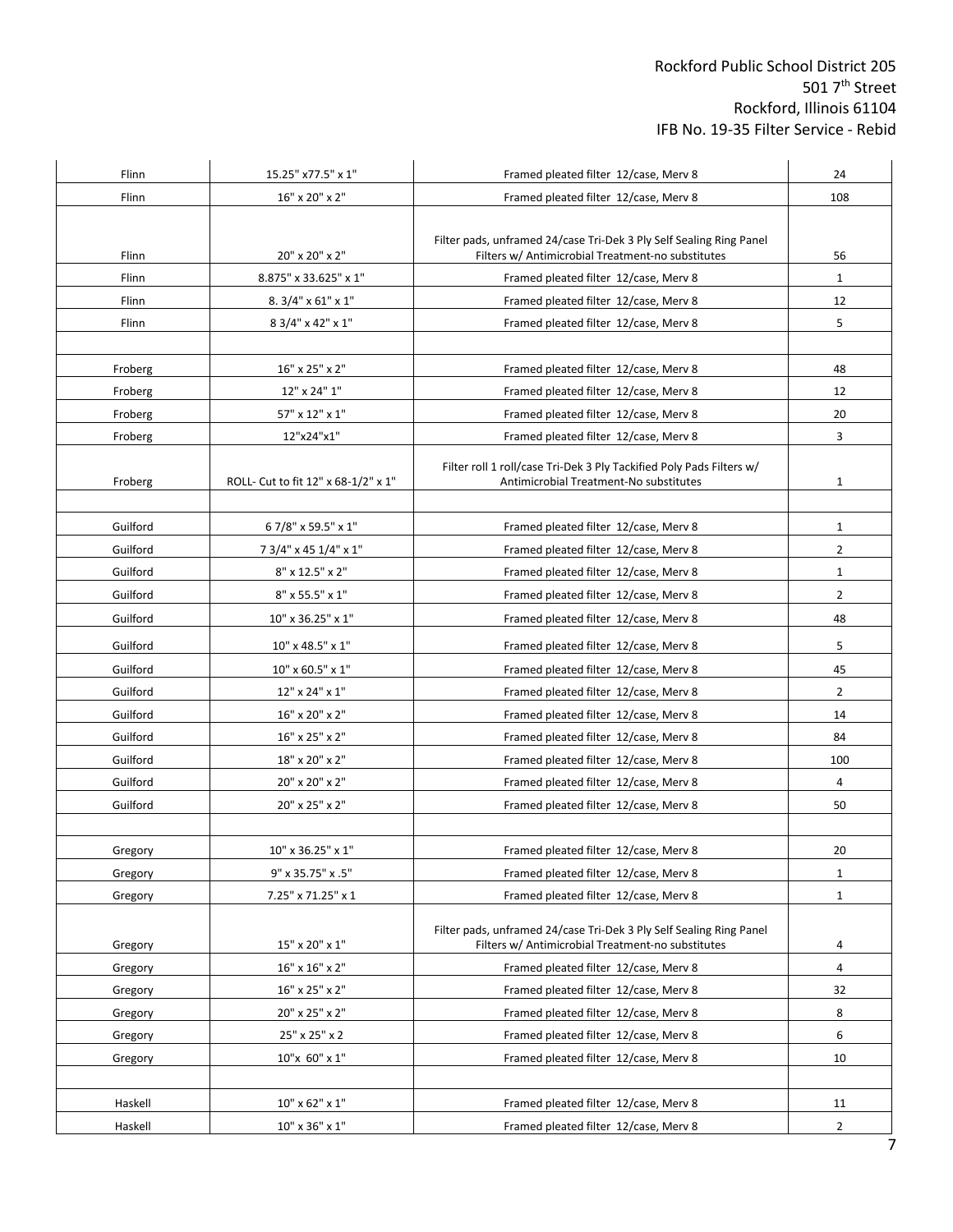| Haskell     | 7" x 59.5" x 1"                                         | Framed pleated filter 12/case, Merv 8 |              |
|-------------|---------------------------------------------------------|---------------------------------------|--------------|
| Haskell     | $10" \times 41" \times 1$                               | Framed pleated filter 12/case, Merv 8 |              |
| Haskell     | 10" x 28" x 1"                                          | Framed pleated filter 12/case, Merv 8 | $\mathbf{1}$ |
| Haskell     | $16"$ x $16"$ x $2"$                                    | Framed pleated filter 12/case, Merv 8 | $\mathbf{1}$ |
| Haskell     | 16" x 20" x 2"<br>Framed pleated filter 12/case, Merv 8 |                                       | $\mathbf 1$  |
| Haskell     | 16" x 24" x 1"                                          | Framed pleated filter 12/case, Merv 8 | $\mathbf{1}$ |
| Haskell     | 20" x 20" x 2"                                          | Framed pleated filter 12/case, Merv 8 | 5            |
| Haskell     | 20" x 24" x 2"                                          | Framed pleated filter 12/case, Merv 8 | $\mathbf 1$  |
| Haskell     | 24" x 24" x 2"                                          | Framed pleated filter 12/case, Merv 8 | $\mathbf{1}$ |
| Haskell     | 12" x 45" x 1"                                          | Framed pleated filter 12/case, Merv 8 | 4            |
| Haskell     | 24" x 24" x 2"                                          | Framed pleated filter 12/case, Merv 8 | 4            |
| Haskell     | 12" x 48" x 1/2"                                        | Framed pleated filter 12/case, Merv 8 | $\mathbf{1}$ |
| Haskell     | $10" \times 60" \times 1"$                              | Framed pleated filter 12/case, Merv 8 | 10           |
| Haskell     | 37 1/2" x 9 3/4" x 1"                                   | Framed pleated filter 12/case, Merv 8 | $\mathbf{1}$ |
| Haskell     | 10" x 38" x 1"                                          | Framed pleated filter 12/case, Merv 8 |              |
| Haskell     | 10" x 20" x 1"                                          | Framed pleated filter 12/case, Merv 8 | $\mathbf{1}$ |
| Haskell     | 9" x 27 1/2" x .5"                                      | Framed pleated filter 12/case, Merv 8 | $\mathbf{1}$ |
| Haskell     | $10^{\rm o}$ x $20^{\rm o}$ x $1^{\rm o}$               | Framed pleated filter 12/case, Merv 8 | $\mathbf{1}$ |
| Haskell     | 20" x 30" x 1"                                          | Framed pleated filter 12/case, Merv 8 | $\mathbf{1}$ |
|             |                                                         |                                       |              |
| Hillman     | $9 - 1/2$ " x 36" x 1"                                  | Framed pleated filter 12/case, Merv 8 | 24           |
| Hillman     | $9-1/2$ " x 48" x 1"                                    | Framed pleated filter 12/case, Merv 8 | 24           |
| Hillman     | 20" x 20" x 2"                                          | Framed pleated filter 12/case, Merv 8 | 24           |
| Hillman     | 20" x 24" x 2"                                          | Framed pleated filter 12/case, Merv 8 | 24           |
|             |                                                         |                                       |              |
| Jefferson   | 14" x 21" x 2"                                          | Framed pleated filter 12/case, Merv 8 | 12           |
| Jefferson   | 16" x 24" x 2"                                          | Framed pleated filter 12/case, Merv 8 | 6            |
| Jefferson   | 16" x 25" x 2"                                          | Framed pleated filter 12/case, Merv 8 | 420          |
| Jefferson   | 17" x 21" x 2"                                          | Framed pleated filter 12/case, Merv 8 | $\mathbf{1}$ |
| Jefferson   | 24 x" 24" x 2"                                          | Framed pleated filter 12/case, Merv 8 | 12           |
|             |                                                         |                                       |              |
| Johnson     | 14" x 20" x 1"                                          | Framed pleated filter 12/case, Merv 8 | 36           |
| Johnson     | $14" \times 24" \times 1"$                              | Framed pleated filter 12/case, Merv 8 | 43           |
| Johnson     | 14" x 30" x 1"                                          | Framed pleated filter 12/case, Merv 8 | 6            |
| Johnson     | 16" x 20" x 2"                                          | Framed pleated filter 12/case, Merv 8 | 24           |
| Johnson     | 16" x 25" x 2"                                          | Framed pleated filter 12/case, Merv 8 | $\mathbf{1}$ |
| Johnson     | 20" x 25" x 2"                                          | Framed pleated filter 12/case, Merv 8 | 12           |
| Johnson     | 8 3/4" x 33 1/2" x 1"                                   | Framed pleated filter 12/case, Merv 8 | $\mathbf{1}$ |
|             |                                                         |                                       |              |
| Lathrop     | 13 5/8" x 23 5/8" x 1"                                  | Framed pleated filter 12/case, Merv 8 | 23           |
| Lathrop     | 14" x 20" x 1"                                          | Framed pleated filter 12/case, Merv 8 | 46           |
|             |                                                         |                                       |              |
| Lewis Lemon | 15" x 16" x 1"                                          | Framed pleated filter 12/case, Merv 8 | 9            |
|             |                                                         |                                       |              |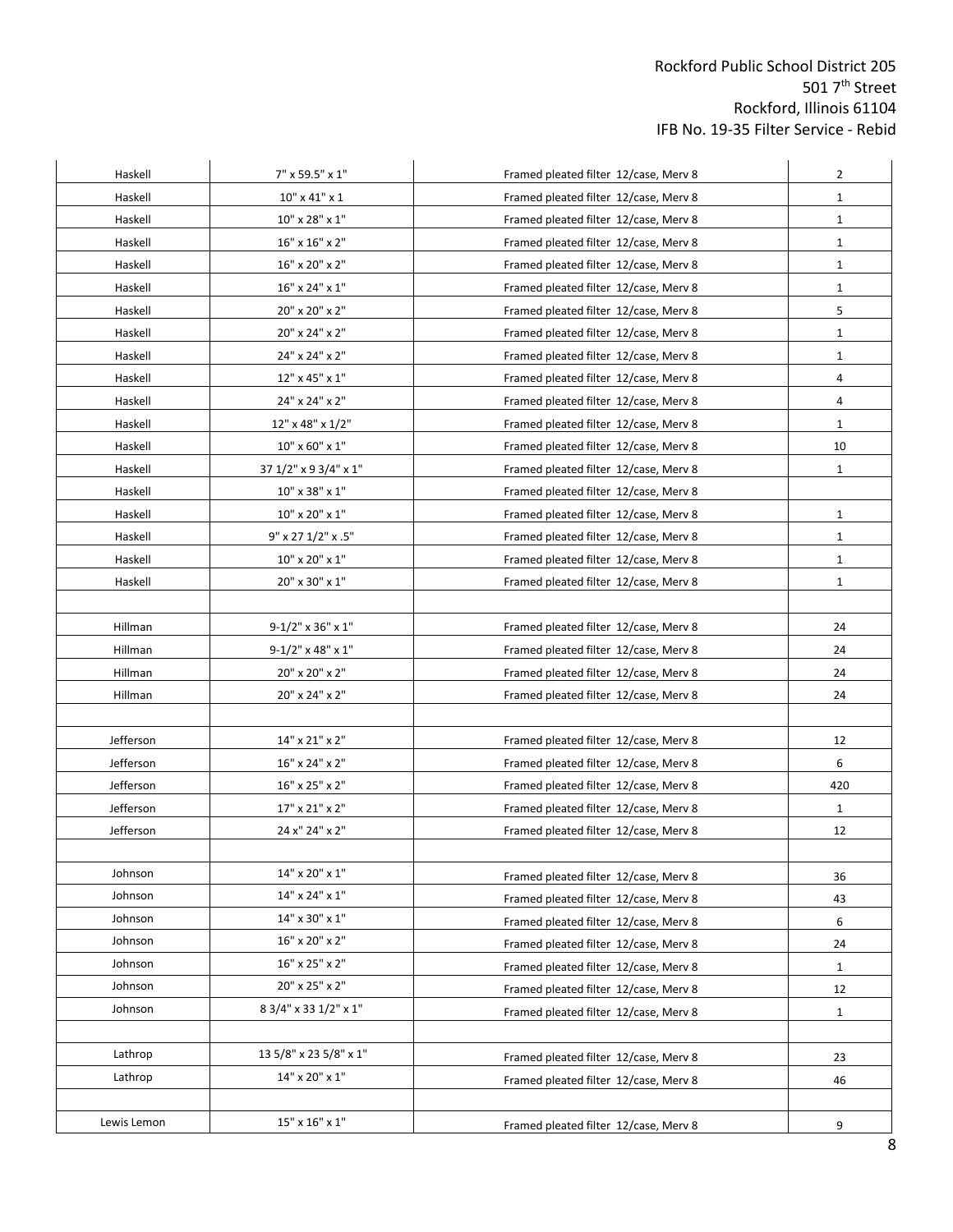| Lewis Lemon                                              | 18 1/2" x 19" x 1"               | Framed pleated filter 12/case, Merv 8                                                                                       | 30           |
|----------------------------------------------------------|----------------------------------|-----------------------------------------------------------------------------------------------------------------------------|--------------|
| Lewis Lemon                                              | 20" x 20" x 1"                   | Framed pleated filter 12/case, Merv 8                                                                                       | 4            |
|                                                          |                                  |                                                                                                                             |              |
|                                                          |                                  |                                                                                                                             |              |
| Lincoln                                                  | 20"x 20" x 1"                    | Filter pads, unframed 24/case Tri-Dek 3 Ply Self Sealing No Ring Panel<br>Filters w/ Antimicrobial Treatment-no substitutes | 200          |
|                                                          |                                  |                                                                                                                             |              |
|                                                          |                                  |                                                                                                                             |              |
|                                                          |                                  | Filter roll 1 roll/case Tri-Dek 3 Ply Tackified Poly Pads Filters w/                                                        |              |
| <b>Marshall Elementary</b><br><b>Marshall Elementary</b> | 16" x 120" x 1"                  | Antimicrobial Treatment-No substitutes                                                                                      | 24           |
| <b>Marshall Elementary</b>                               | 20" x 25" x 2"                   | Framed pleated filter 12/case, Merv 8                                                                                       | 24           |
|                                                          | 24" x 24" x 2"                   | Framed pleated filter 12/case, Merv 8                                                                                       | 36           |
|                                                          |                                  |                                                                                                                             |              |
| <b>Marshall Middle</b><br><b>Marshall Middle</b>         | 16" x 20" x 2"                   | Framed pleated filter 12/case, Merv 8                                                                                       | 12           |
| <b>Marshall Middle</b>                                   | 20" x 20" x 2"                   | Framed pleated filter 12/case, Merv 8                                                                                       | 60           |
| Marshall Middle                                          | 20" x 25" x 2"                   | Framed pleated filter 12/case, Merv 8                                                                                       | 49           |
|                                                          | 25" x 25" x 2"                   | Framed pleated filter 12/case, Merv 8                                                                                       | 24           |
| McIntosh                                                 | $7.75" \times 45" \times 1"$     | Framed pleated filter 12/case, Merv 8                                                                                       | 8            |
| McIntosh                                                 | 7.75" x 55" x 1"                 | Framed pleated filter 12/case, Merv 8                                                                                       | 3            |
| McIntosh                                                 | 9" x 35.75" x .5"                | Framed pleated filter 12/case, Merv 8                                                                                       | $\mathbf 1$  |
| McIntosh                                                 | 9 1/2" x 54 1/2" x 1             | Framed pleated filter 12/case, Merv 8                                                                                       | 3            |
| McIntosh                                                 | 9 3/4" x 46 1/4" x 1             | Framed pleated filter 12/case, Merv 8                                                                                       | $\mathbf{1}$ |
| McIntosh                                                 | 16" x 20" x 2"                   | Framed pleated filter 12/case, Merv 8                                                                                       | 16           |
| McIntosh                                                 | 16" x 25" x 2"                   | Framed pleated filter 12/case, Merv 8                                                                                       | 8            |
| McIntosh                                                 | 20" x 25" x 2"                   | Framed pleated filter 12/case, Merv 8                                                                                       | 32           |
|                                                          |                                  |                                                                                                                             |              |
| Montessori                                               | 10" x 48" x 1"                   | Framed pleated filter 12/case, Merv 8                                                                                       | 24           |
| Montessori                                               | 10" x 36" x 1"                   | Framed pleated filter 12/case, Merv 8                                                                                       | 24           |
| Montessori                                               | $10" \times 60" \times 1"$       | Framed pleated filter 12/case, Merv 8                                                                                       | 12           |
| Montessori                                               | 12" x 25" x 1"                   | Framed pleated filter 12/case, Merv 8                                                                                       | $\mathbf{1}$ |
| Montessori                                               | 20" x 20" x 2"                   | Framed pleated filter 12/case, Merv 8                                                                                       | 24           |
| Montessori                                               | 18" x 24" x 2"                   | Framed pleated filter 12/case, Merv 8                                                                                       | 12           |
| Montessori                                               | $10" \times 48" \times 1"$       | Framed pleated filter 12/case, Merv 8                                                                                       | 16           |
| Montessori                                               | 10" x 60" x 1"                   | Framed pleated filter 12/case, Merv 8                                                                                       | 1            |
| Montessori                                               | 10" x 36" x 1"                   | Framed pleated filter 12/case, Merv 8                                                                                       | 7            |
| Montessori                                               | 12" x 25" x 1"                   | Framed pleated filter 12/case, Merv 8                                                                                       | $\mathbf{1}$ |
| Montessori                                               | 18" x 24" x 2"                   | Framed pleated filter 12/case, Merv 8                                                                                       | 6            |
| Montessori                                               | 20" x 20" x 2"                   | Framed pleated filter 12/case, Merv 8                                                                                       | 4            |
| Montessori                                               | 20" x 20" x 2"                   | Framed pleated filter 12/case, Merv 8                                                                                       | 4            |
| Montessori                                               | 20" x 20" x 2"                   | Framed pleated filter 12/case, Merv 8                                                                                       | 4            |
|                                                          |                                  |                                                                                                                             |              |
| Nashold                                                  | $10^{\rm o}$ x 48" x $1^{\rm o}$ | Framed pleated filter 12/case, Merv 8                                                                                       | $\mathbf{1}$ |
| Nashold                                                  | 16" x 25" x 1                    | Framed pleated filter 12/case, Merv 8                                                                                       | 4            |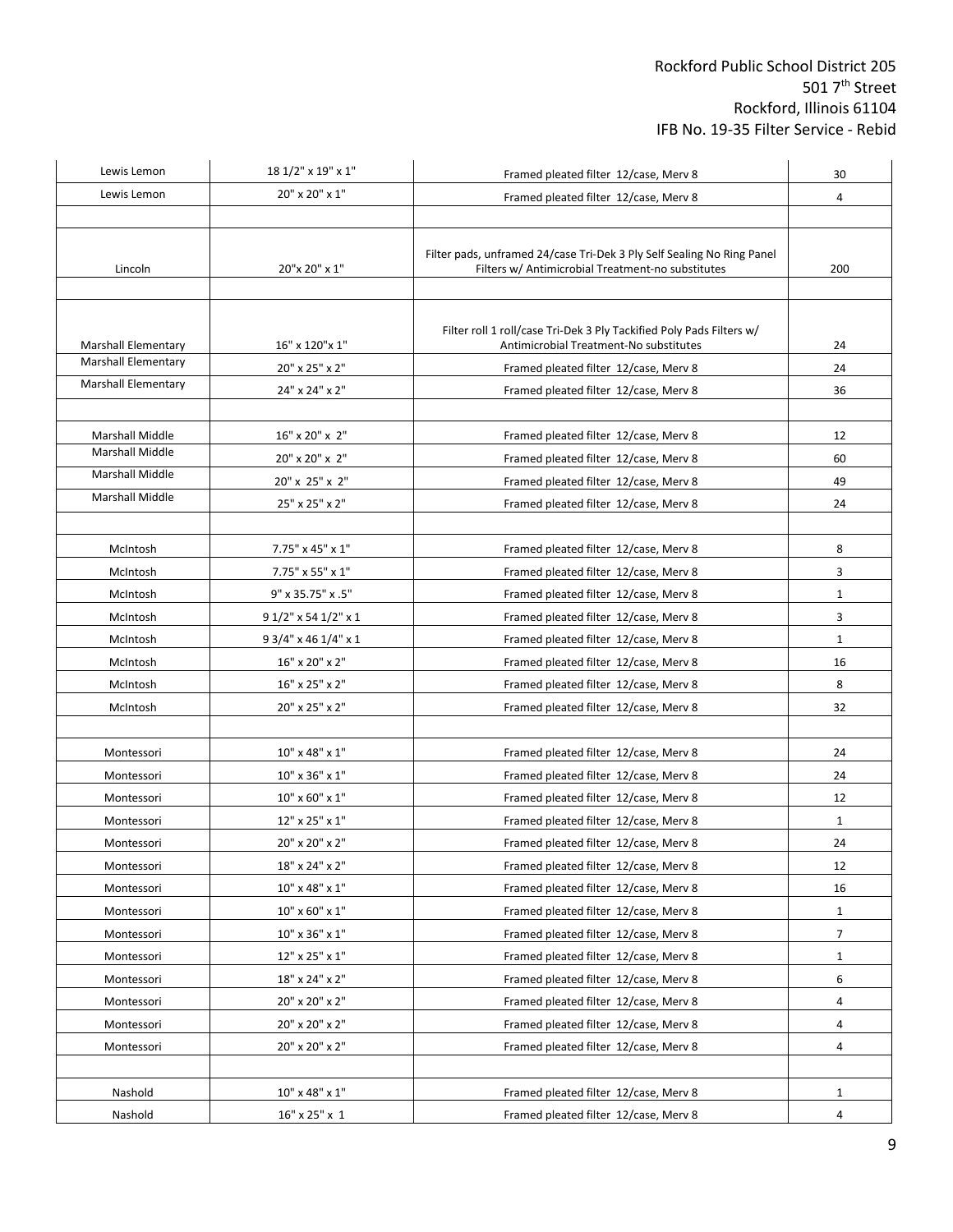| <b>Operations Support Center</b> | 12" x 20" x 1"              | Framed pleated filter 12/case, Merv 8                                                                                    | 3              |
|----------------------------------|-----------------------------|--------------------------------------------------------------------------------------------------------------------------|----------------|
| <b>Operations Support Center</b> | 12" x 24" x 1"              | Framed pleated filter 12/case, Merv 8                                                                                    | 4              |
| <b>Operations Support Center</b> | 16" x 24" x 1"              | Framed pleated filter 12/case, Merv 8                                                                                    | $\overline{2}$ |
| <b>Operations Support Center</b> | 16" x 25" x 2"              | Framed pleated filter 12/case, Merv 8                                                                                    | 4              |
| <b>Operations Support Center</b> | 20" x 25" x 2"              | Framed pleated filter 12/case, Merv 8                                                                                    | $\overline{2}$ |
| <b>Operations Support Center</b> | 22" x 18" x 1"              | Framed pleated filter 12/case, Merv 8                                                                                    | $\mathbf 1$    |
|                                  |                             |                                                                                                                          |                |
| Page Park                        | 8 1/2" x 21 1/4" x 1/2"     | Framed pleated filter 12/case, Merv 8                                                                                    | $\mathbf{1}$   |
| Page Park                        | $9''$ x 32 1/4" x 1/2"      | Framed pleated filter 12/case, Merv 8                                                                                    | $\mathbf{1}$   |
| Page Park                        | $10''$ x 48" x 1"           | Framed pleated filter 12/case, Merv 8                                                                                    | 6              |
| Page Park                        | $10" \times 60" \times 1"$  | Framed pleated filter 12/case, Merv 8                                                                                    | $\overline{2}$ |
| Page Park                        | 16" x 20" x 2"              | Framed pleated filter 12/case, Merv 8                                                                                    | $\mathbf{1}$   |
| Page Park                        | 16" x 25" x 2"              | Framed pleated filter 12/case, Merv 8                                                                                    | 13             |
| Page Park                        | 20" x 25" x 2"              | Framed pleated filter 12/case, Merv 8                                                                                    | 42             |
|                                  |                             |                                                                                                                          |                |
| <b>RESA</b>                      | 16" x 20" x 2"              | Framed pleated filter 12/case, Merv 8                                                                                    | 33             |
| <b>RESA</b>                      | 16" x 20" x 4"              | Framed pleated filter 12/case, Merv 8                                                                                    | 1              |
| <b>RESA</b>                      | 16" x 25" x 2"              | Framed pleated filter 12/case, Merv 8                                                                                    | 101            |
| <b>RESA</b>                      | 16" x 25" x 4"              | Framed pleated filter 12/case, Merv 8                                                                                    | $\overline{2}$ |
| <b>RESA</b>                      | 20" x 20" x 4"              | Framed pleated filter 12/case, Merv 8                                                                                    | $\overline{2}$ |
| <b>RESA</b>                      | 20" x 24" x 2"              | Framed pleated filter 12/case, Merv 8                                                                                    | 16             |
| <b>RESA</b>                      | 20" x 25" x 2"              | Framed pleated filter 12/case, Merv 8                                                                                    | 4              |
| RESA                             | 20" x 25" x 4"              | Framed pleated filter 12/case, Merv 8                                                                                    | 4              |
| <b>RESA</b>                      | 20" x 24" x 2"              | Framed pleated filter 12/case, Merv 8                                                                                    | 28             |
| <b>RESA</b>                      | 24" x 24" x 2"              | Framed pleated filter 12/case, Merv 8                                                                                    | 28             |
|                                  |                             |                                                                                                                          |                |
| Riverdahl                        | 12" x 44" x 1"              | Framed pleated filter 12/case, Merv 8                                                                                    | 36             |
|                                  |                             | Filter pads unframed, 24/case Tri-Dek 3 Ply Self Sealing Ring Panel                                                      |                |
| Riverdahl                        | 13" x 53" x 58" 2           | Filters w/ Antimicrobial Treatment-no substitutes                                                                        | 26             |
| Riverdahl                        | 8 1/2" x 27 3/4" x 1"       | Filter pads unframed, 24/case Tri-Dek 3 Ply Self Sealing Ring Panel<br>Filters w/ Antimicrobial Treatment-no substitutes | 14             |
| Riverdahl                        | 20" x 25" x 2"              | Framed pleated filter 12/case, Merv 8                                                                                    | 6              |
| Riverdahl                        | $12" \times 44" \times 1"$  | Framed pleated filter 12/case, Merv 8                                                                                    | 15             |
| Riverdahl                        | 13" x 53" x 1/2"            | Framed pleated filter 12/case, Merv 8                                                                                    | 15             |
|                                  |                             |                                                                                                                          |                |
| <b>Rolling Green</b>             | 10" x 48 3/4" x 1"          | Framed pleated filter 12/case, Merv 8                                                                                    | 24             |
| <b>Rolling Green</b>             | 16" x 20" x 2"              | Framed pleated filter 12/case, Merv 8                                                                                    | 62             |
| <b>Rolling Green</b>             | 16" x 25" x 2"              | Framed pleated filter 12/case, Merv 8                                                                                    | 16             |
| <b>Rolling Green</b>             | 20" x 20" x 1"              | Framed pleated filter 12/case, Merv 8                                                                                    | 48             |
|                                  |                             |                                                                                                                          |                |
| Roosevelt                        | 7.12" x 30" x 1/2"          | Framed pleated filter 12/case, Merv 8                                                                                    | 3              |
| Roosevelt                        | $10''$ x 33 $1/2''$ x $1''$ | Framed pleated filter 12/case, Merv 8                                                                                    | 3              |
| Roosevelt                        | $10" \times 36" \times 1"$  | Framed pleated filter 12/case, Merv 8                                                                                    | 9              |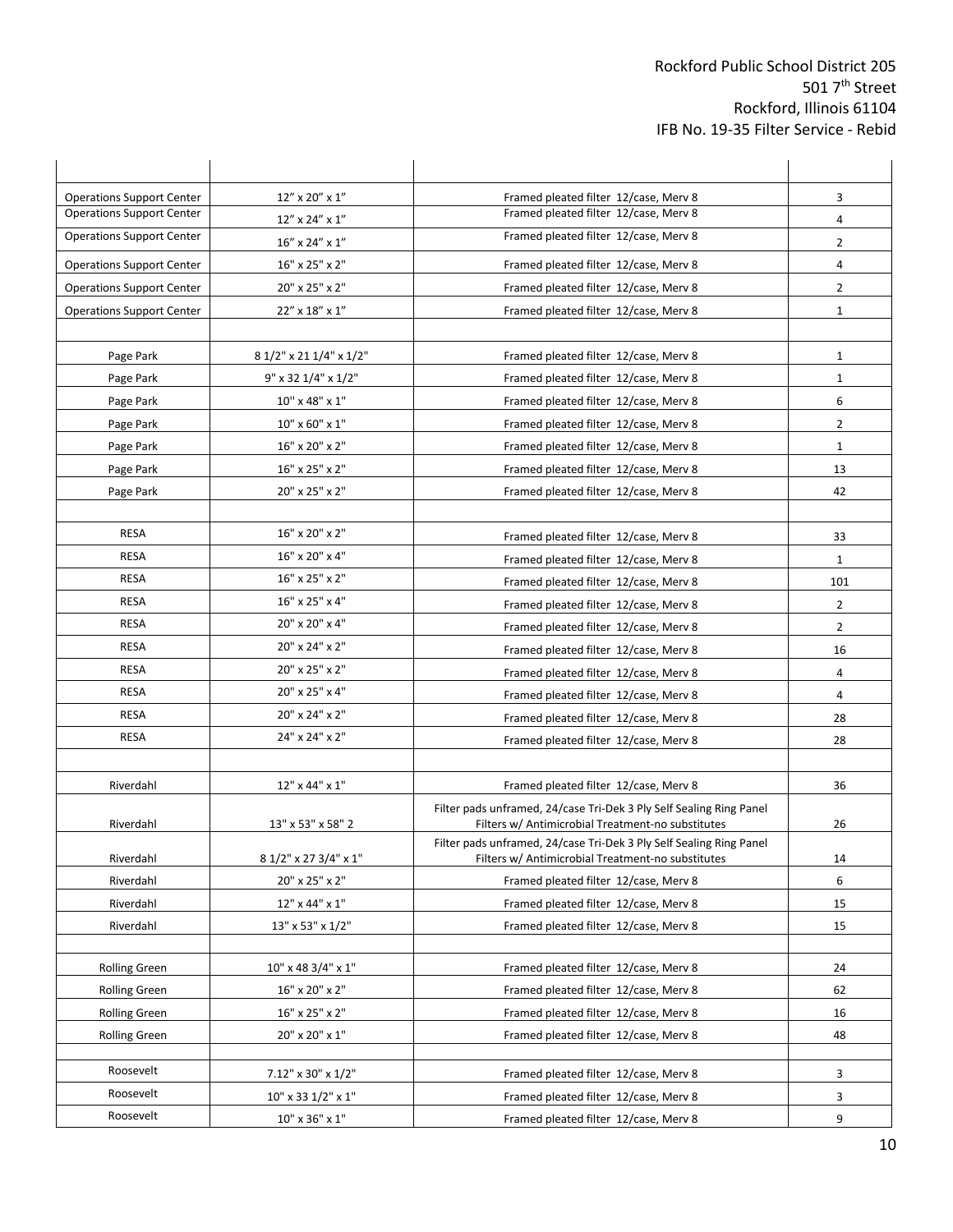| Roosevelt           | 10" x 46" x 1"                       | Framed pleated filter 12/case, Merv 8                                                                                       | $\overline{2}$                 |
|---------------------|--------------------------------------|-----------------------------------------------------------------------------------------------------------------------------|--------------------------------|
| Roosevelt           | $10" \times 48" \times 1"$           | Framed pleated filter 12/case, Merv 8                                                                                       | 11                             |
| Roosevelt           | $10" \times 60" \times 1"$           | Framed pleated filter 12/case, Merv 8                                                                                       | 8                              |
| Roosevelt           | 12" x 24" x 1 1/2"                   | Filter pads, unframed 24/case Tri-Dek 3 ply, w/ wire                                                                        | 12                             |
| Roosevelt           | 24" x 24" x 2"                       | Framed pleated filter 12/case, Merv 8                                                                                       | 94                             |
| Summerdale          | 20" x 20" x 2"                       | Filter pads, unframed 24/case Tri-Dek 3 Ply Self Sealing No Ring Panel<br>Filters w/ Antimicrobial Treatment-no substitutes | 38                             |
| Summerdale          | 20" x 20" x 2"                       | Framed pleated filter 12/case, Merv 8                                                                                       | $\overline{2}$                 |
| Summerdale          | 16" x 25" x 2"                       | Framed pleated filter 12/case, Merv 8                                                                                       | 4                              |
| <b>Spring Creek</b> | 16" x 25" x 2"                       | Framed pleated filter 12/case, Merv 8                                                                                       | 6                              |
| <b>Spring Creek</b> | 16" x 20" x 2"                       | Framed pleated filter 12/case, Merv 8                                                                                       | 10                             |
| <b>Spring Creek</b> | 20" x 20" x 1.5"                     | Framed pleated filter 12/case, Merv 8                                                                                       | 16                             |
| <b>Spring Creek</b> | 20" x 20" x 2"                       | Framed pleated filter 12/case, Merv 8                                                                                       | 2                              |
| <b>Spring Creek</b> | 20" x 25" x 2"                       | Framed pleated filter 12/case, Merv 8                                                                                       | 8                              |
| <b>Spring Creek</b> | 7.5" x 19.5" x 1"                    | Framed pleated filter 12/case, Merv 8                                                                                       | $\mathbf 1$                    |
|                     |                                      |                                                                                                                             |                                |
| Washington          | 10" x 48" x 1"                       | Framed pleated filter 12/case, Merv 8                                                                                       | 3                              |
| Washington          | 14 3/4" x 51 1/2" x 1"               | Framed pleated filter 12/case, Merv 8                                                                                       |                                |
| Washington          | 14 3/8" x 44 11/32"                  | Framed pleated filter 12/case, Merv 8                                                                                       | 10                             |
| Washington          | 20" x 20" x 1"                       | Filter pads, unframed 24/case Tri-Dek 3 Ply Self Sealing No Ring Panel<br>Filters w/ Antimicrobial Treatment-no substitutes | 108                            |
| Welsh               | 12" x 43 1/2" x 1"                   | Framed pleated filter 12/case, Merv 8                                                                                       | 3                              |
| Welsh               | 20" x 20" x 1"                       | Filter pads, unframed 24/case Tri-Dek 3 Ply Self Sealing No Ring Panel<br>Filters w/ Antimicrobial Treatment-no substitutes |                                |
| Welsh               | 20" x 24" x 2"                       | Filter pads, unframed 24/case Tri-Dek 3 Ply Self Sealing No Ring Panel<br>Filters w/ Antimicrobial Treatment-no substitutes | 48                             |
| West                | 10" x 48" x 1"                       | Framed pleated filter 12/case, Merv 8                                                                                       |                                |
| West                | 12" x 39.5" x 1"                     | Framed pleated filter 12/case, Merv 8                                                                                       | $\mathbf{1}$<br>$\overline{2}$ |
| West                | 12 1/2" x 55" x 1"                   | Framed pleated filter 12/case, Merv 8                                                                                       | 1                              |
| West                | 12 1/4" x 39 3/4" x 1"               |                                                                                                                             |                                |
| West                | 12 1/4" x 44" x 1"                   | Framed pleated filter 12/case, Merv 8<br>Framed pleated filter 12/case, Merv 8                                              | 1                              |
| West                | 12 1/4" x 49 3/4" x 1"               | Framed pleated filter 12/case, Merv 8                                                                                       | $\mathbf{1}$<br>6              |
| West                | 12" x 32 1/2" x 1"                   | Framed pleated filter 12/case, Merv 8                                                                                       | $\mathbf{1}$                   |
|                     |                                      |                                                                                                                             |                                |
| West                |                                      |                                                                                                                             |                                |
| West                | 15 1/4" x 28" x 1"                   | Framed pleated filter 12/case, Merv 8                                                                                       | $\overline{2}$                 |
| West                | 16" x 25" x 2"<br>19 1/2" x 33" x 1" | Framed pleated filter 12/case, Merv 8                                                                                       | 4                              |
| West                |                                      | Framed pleated filter 12/case, Merv 8                                                                                       | 12                             |
| West                | $20" \times 28" \times 1"$           | Framed pleated filter 12/case, Merv 8                                                                                       | 9                              |
| West                | 20" x 33" x 1"<br>20" x 20" x 1"     | Framed pleated filter 12/case, Merv 8<br>Framed pleated filter 12/case, Merv 8                                              | 9<br>56                        |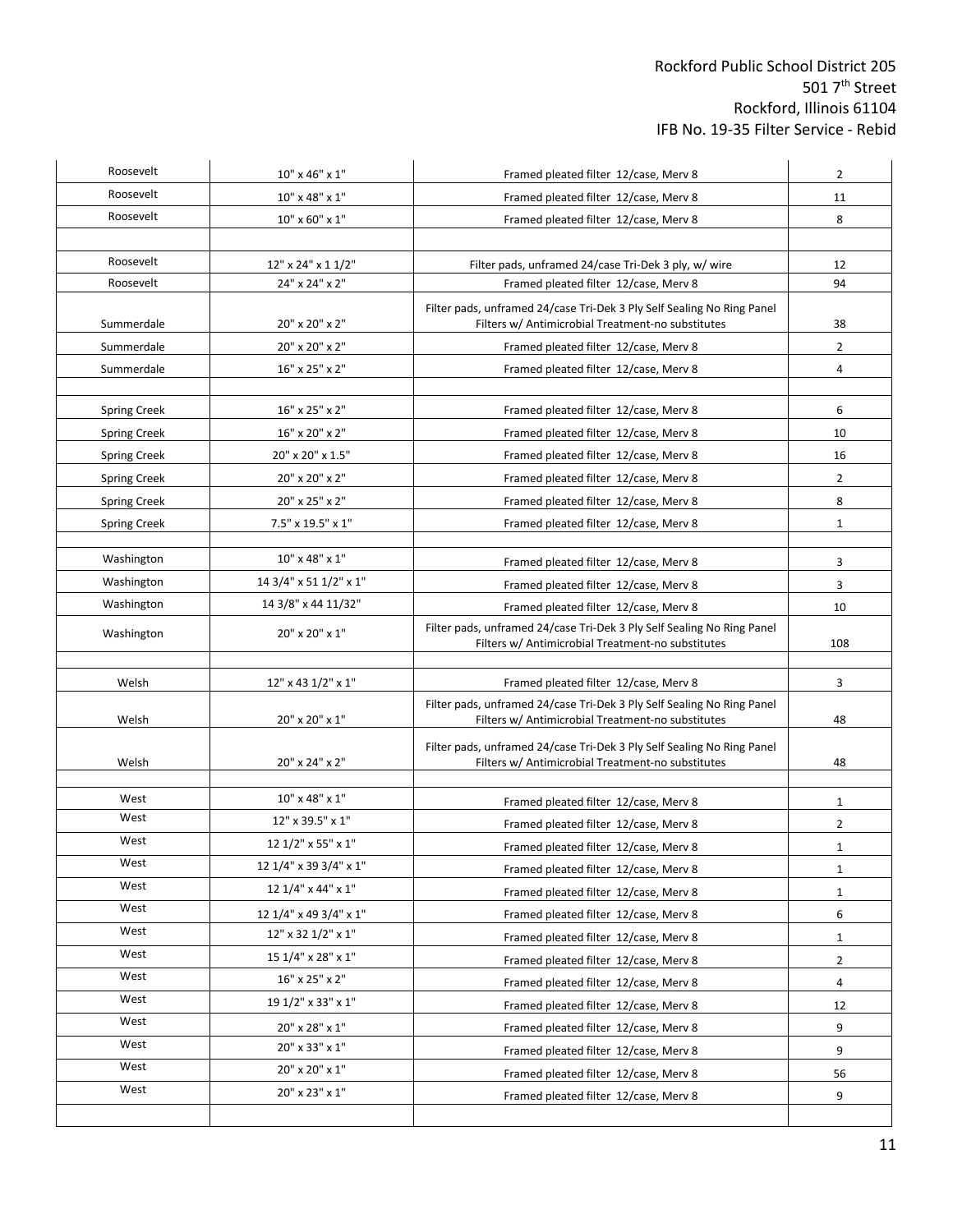| Whitehead              | 10" x 36" x 1"     | Framed pleated filter 12/case, Merv 8                                                                                    | 44                      |
|------------------------|--------------------|--------------------------------------------------------------------------------------------------------------------------|-------------------------|
| Whitehead              | 10" x 36 1/4" x 1" | Framed pleated filter 12/case, Merv 8                                                                                    | 5                       |
| Whitehead              | 10" x 60" x 1"     | Framed pleated filter 12/case, Merv 8                                                                                    | $\overline{2}$          |
| Whitehead              | 12" x 24" x 2"     | Framed pleated filter 12/case, Merv 8                                                                                    | 24                      |
|                        |                    |                                                                                                                          |                         |
| Westview               | 10" x 36" x 1"     | Framed pleated filter 12/case, Merv 8                                                                                    | $\overline{2}$          |
| Westview               | 16" x 20" x 2"     | Framed pleated filter 12/case, Merv 8                                                                                    | 9                       |
| Westview               | 10" x 36 1/4" x 1" | Framed pleated filter 12/case, Merv 8                                                                                    | 30                      |
| Westview               | 20" x 24" x 2"     | Framed pleated filter 12/case, Merv 8                                                                                    | 9                       |
| Westview               | 12" x 24" x 2"     | Framed pleated filter 12/case, Merv 8                                                                                    | 3                       |
| Westview               | 20" x 24" x 4"     | Framed pleated filter 12/case, Merv 8                                                                                    | 12                      |
| Wilson                 | 12" x 24" x 2"     | Framed pleated filter 12/case, Merv 8                                                                                    | 4                       |
| Wilson                 | 14" x 30" x 1"     | Framed pleated filter 12/case, Merv 8                                                                                    | 4                       |
| Wilson                 | 16" x 20" x 2"     | Framed pleated filter 12/case, Merv 8                                                                                    | 10                      |
| Wilson                 | 16" x 24" x 2"     | Framed pleated filter 12/case, Merv 8                                                                                    | $\overline{2}$          |
| Wilson                 | 14" x 20" x 1"     | Framed pleated filter 12/case, Merv 8                                                                                    | 13                      |
| Wilson                 | 14" x 24" x 1"     | Framed pleated filter 12/case, Merv 8                                                                                    | $\overline{7}$          |
| Kennedy                | 24" x 24 "x1"      | Filter pads, unframed 24/case Tri-Dek 3 Ply Self Sealing Ring Panel<br>Filters w/ Antimicrobial Treatment-no substitutes | 48                      |
| Kennedy                | 16" x 20" x 1"     | Framed pleated filter 12/case, Merv 8                                                                                    | 36                      |
| Kennedy                | 24" x 24" x 1"     | Framed pleated filter 12/case, Merv 8                                                                                    | 50                      |
| Kennedy                | 16" x 24" x 1"     | Framed pleated filter 12/case, Merv 8                                                                                    | $\bf 8$                 |
| Kennedy                | 16"x 24" x 2"      | Framed pleated filter 12/case, Merv 8                                                                                    | 6                       |
| Kennedy                | 16" x 20" x 1"     | Framed pleated filter 12/case, Merv 8                                                                                    | 18                      |
| Kennedy                | 20" x 25" x 2"     | Framed pleated filter 12/case, Merv 8                                                                                    | $\overline{\mathbf{4}}$ |
|                        |                    |                                                                                                                          |                         |
| <b>Sterling Holley</b> | 24"x 24" x 2"      | Framed pleated filter 12/case, Merv 8                                                                                    | 3                       |
| <b>Sterling Holley</b> | 20" x 24" x 2"     | Framed pleated filter 12/case, Merv 8                                                                                    | 3                       |
| <b>Sterling Holley</b> | 16" x 20" x 2"     | Framed pleated filter 12/case, Merv 8                                                                                    | 6                       |
| <b>Sterling Holley</b> | 20"x 20" x 1 1/2"  | Framed pleated filter 12/case, Merv 8                                                                                    | 3                       |
| <b>Sterling Holley</b> | 16" x 16" x 1"     | Filter pads, unframed 24/case Tri-Dek 3 Ply Self Sealing Ring Panel<br>Filters w/ Antimicrobial Treatment-no substitutes | 3                       |
| Admin                  | 16" x 25" x 2"     | Framed pleated filter 12/case, Merv 8                                                                                    | 48                      |
| Admin                  | 24" x 24" x 2"     | Framed pleated filter 12/case, Merv 8                                                                                    | 32                      |
| Admin                  | 20" x 20" x 2"     | Framed pleated filter 12/case, Merv 8                                                                                    | 22                      |
|                        |                    |                                                                                                                          |                         |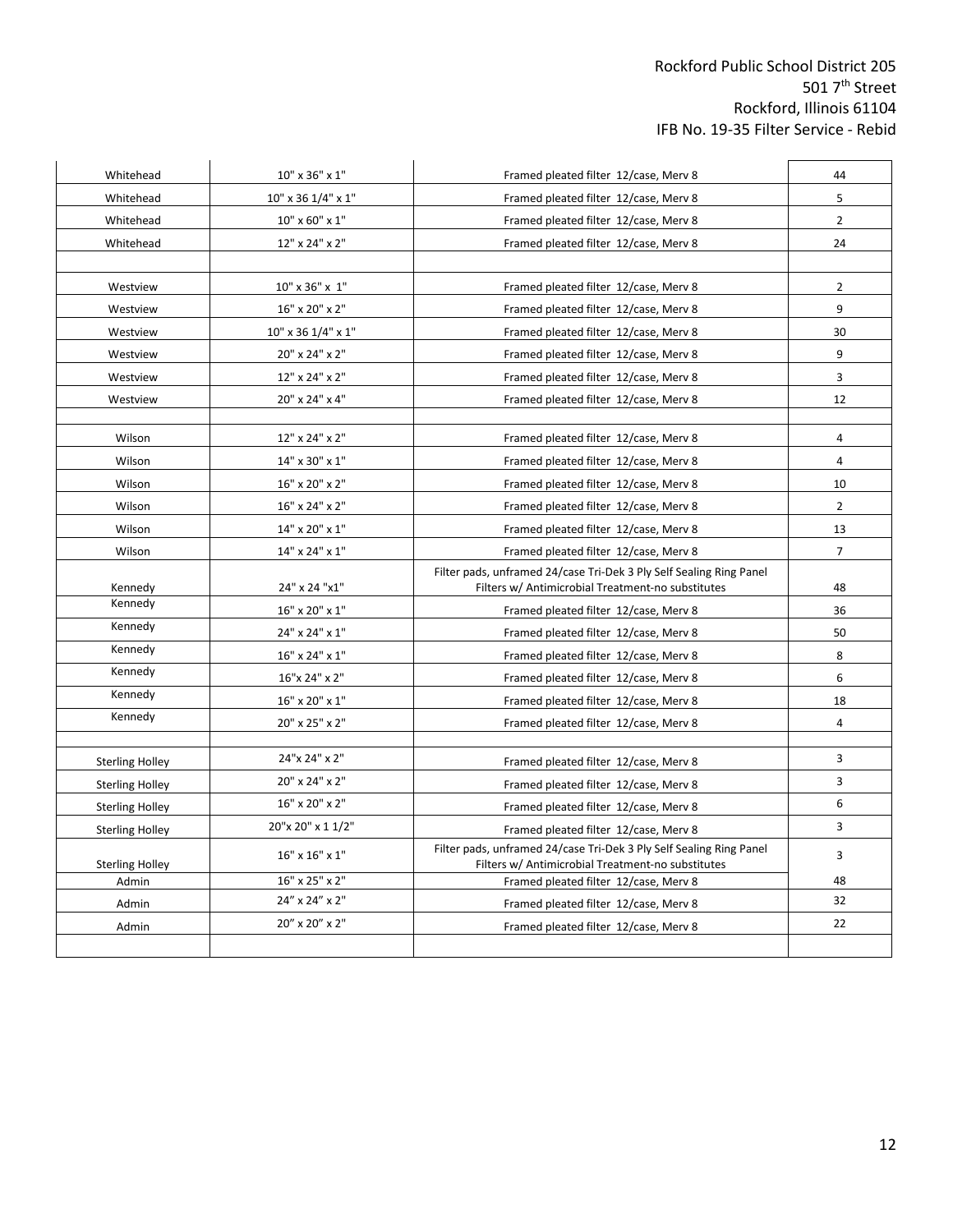# BID OFFER FORM Rockford Public Schools District #205

|                             |                                          | Dist. Wide            |                  |                             |
|-----------------------------|------------------------------------------|-----------------------|------------------|-----------------------------|
|                             |                                          | <b>Quantities (by</b> |                  | <b>Annual Cost Should</b>   |
|                             |                                          | Size) for Each        |                  | <b>Include 3 Additional</b> |
| <b>Filter Size</b>          | <b>Type of Filter</b>                    | <b>Change Out</b>     | <b>Unit Cost</b> | <b>Change Outs per Year</b> |
|                             |                                          |                       |                  |                             |
| 67/8" x 59 1/2" x 1"        | Framed pleated filter, Merv 8            | $\mathbf{1}$          | \$               | \$                          |
|                             |                                          |                       |                  |                             |
| 7 3/4" x 45 1/4" x 1"       | Framed pleated filter 12/case, Merv 8    | $\overline{2}$        | \$.              | \$                          |
|                             |                                          |                       |                  |                             |
| 7" x 33 1/2" x 1"           | Framed pleated filter, Merv 8            | 1                     | \$.              | \$                          |
|                             |                                          |                       |                  |                             |
| $7" \times 511/4" \times 1$ | Framed pleated filter, Merv 8            | 1                     | \$               | \$                          |
|                             |                                          |                       |                  |                             |
| 7" x 59 1/2" x 1"           | Framed pleated filter 12/case, Merv 8    | 2                     | \$.              | \$                          |
|                             |                                          |                       |                  |                             |
| 7.12" x 30" x 1/2"          | Framed pleated filter 12/case, Merv 8    | 3                     | \$               | \$                          |
|                             |                                          |                       |                  |                             |
| 7 1/4" x 71 1/4" x 1        |                                          |                       |                  | \$                          |
|                             | Framed pleated filter, Merv 8            | 1                     | \$.              |                             |
|                             |                                          |                       |                  |                             |
| 7 1/2" x 19 1/2" x 1"       | Framed pleated filter, Merv 8            | 1                     | \$               | \$                          |
|                             |                                          |                       |                  |                             |
| 7 3/4" x 45" x 1"           | Framed pleated filter 12/case, Merv 8    | 8                     | \$.              | \$                          |
|                             |                                          |                       |                  |                             |
| 7 3/4" x 55" x 1"           | Framed pleated filter 12/case, Merv 8    | 3                     | \$.              | \$                          |
|                             |                                          |                       |                  |                             |
| 8 1/2" x 21 1/4" x 1/2"     | Framed pleated filter, Merv 8            | 1                     | \$               | \$                          |
|                             | Filter pads unframed, 24/case Tri-Dek    |                       |                  |                             |
|                             | 3 Ply Self Sealing Ring Panel Filters w/ |                       |                  |                             |
|                             | Antimicrobial Treatment-no               |                       |                  |                             |
| 8 1/2" x 27 3/4" x 1"       | substitutes                              | 14                    | \$               | \$                          |
|                             |                                          |                       |                  |                             |
| 8 3/4" x 33 1/2" x 1"       | Framed pleated filter Merv 8             | 1                     | \$.              | \$                          |
|                             |                                          |                       |                  |                             |
| 8 3/4" x 42" x 1"           | Framed pleated filter 12/case, Merv 8    | 5                     | Ç.               | Ç.                          |
|                             |                                          |                       |                  |                             |
| 8" x 12 1/2" x 2"           | Framed pleated filter Merv 8             | $\mathbf{1}$          | \$_              | $\mathsf{S}_1$              |
|                             |                                          |                       |                  |                             |
| 8" x 55 1/2" x 1"           | Framed pleated filter 12/case, Merv 8    | $\overline{2}$        | \$_              | $\hat{\mathcal{L}}$         |
|                             |                                          |                       |                  |                             |
| 8 3/4" x 61" x 1"           | Framed pleated filter 12/case, Merv 8    | 12                    | \$               | \$                          |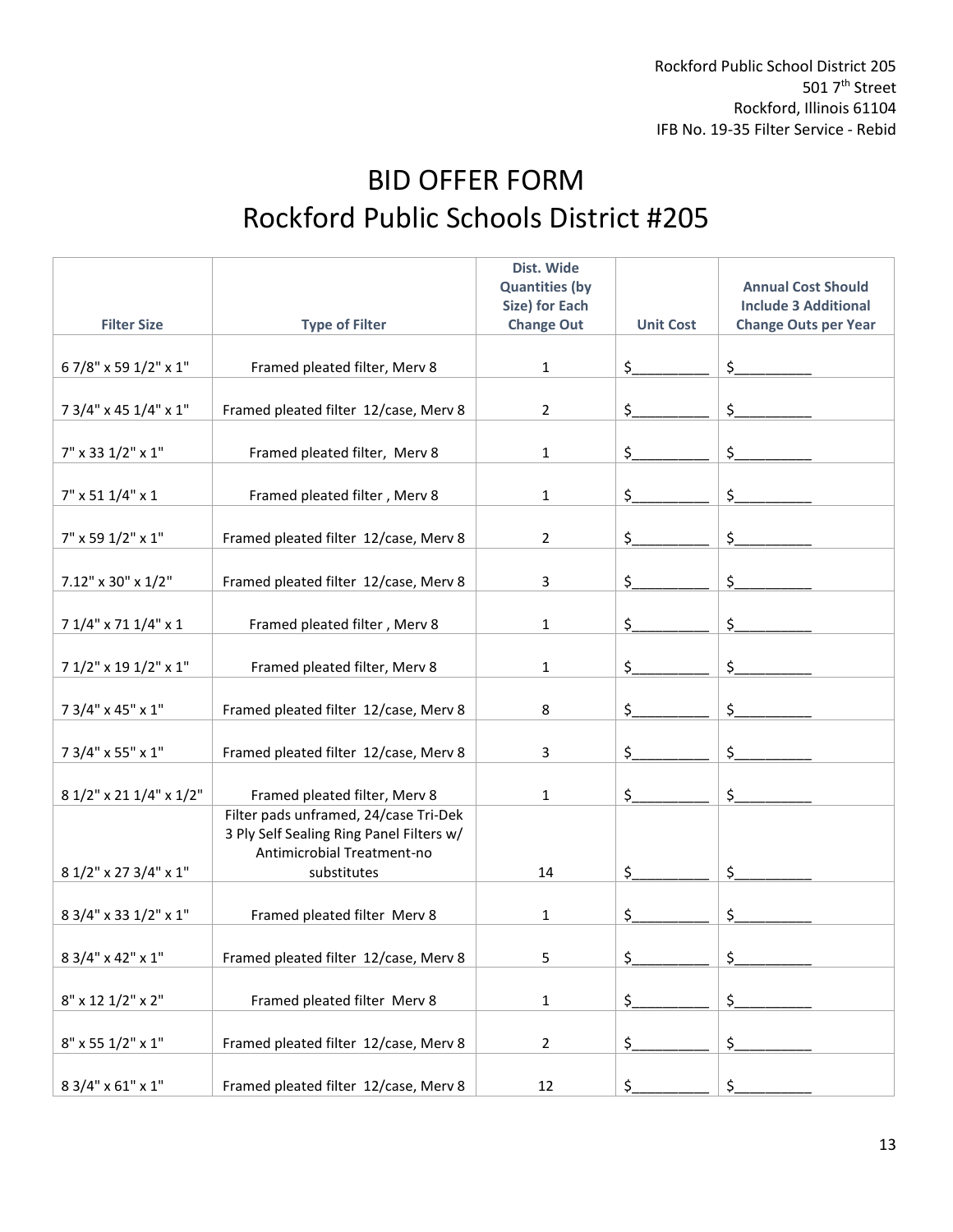| 8.875" x 33.625" x 1"            | Framed pleated filter Merv 8          | 1  | \$      | \$            |
|----------------------------------|---------------------------------------|----|---------|---------------|
| 8-3/4" x 19-1/8" x 1"            | Framed pleated filter 12/case, Merv 8 | 29 | \$      | \$            |
| 9 1/2" x 54 1/2" x 1             | Framed pleated filter 12/case, Merv 8 | 3  | \$.     | \$            |
| 9 1/4" x 20 1/2" x 1"            | Framed pleated filter 12/case, Merv 8 | 2  | \$      | $\frac{1}{2}$ |
| 9 1/4" x 20 3/4" x 1"            | Framed pleated filter 12/case, Merv 8 | 2  | \$.     | \$            |
|                                  |                                       |    |         |               |
| 9 1/8" x 20 3/4" x 1"            | Framed pleated filter, Merv 8         | 1  | \$.     | \$            |
| 9 1/8" x 20 3/4" x 1"            | Framed pleated filter, Merv 8         | 1  | \$      | $\frac{1}{2}$ |
| 9 1/8" x 26 3/4" x 1"            | Framed pleated filter, Merv 8         | 1  | \$      | \$            |
| 9 1/8" x 26 3/4" x 1"            | Framed pleated filter, Merv 8         | 1  | \$      | \$            |
| 9 3/4" x 46 1/4" x 1             | Framed pleated filter, Merv 8         | 1  | \$      | \$            |
| 9" x 27 1/2" x .5"               | Framed pleated filter, Merv 8         | 1  | \$      | \$            |
| 9" x 32 1/4" x 1/2"              | Framed pleated filter, Merv 8         | 1  | \$      | \$            |
| 9" x 32" x 1"                    | Framed pleated filter 12/case, Merv 8 | 2  | \$      | \$            |
| $9" \times 43" \times 1"$        | Framed pleated filter 12/case, Merv 8 | 3  | \$.     | \$            |
| 9 1/2" x 31" x 1                 | Framed pleated filter 12/case, Merv 8 | 2  | \$      | \$            |
| 9 1/2" x 44" x 1"                | Framed pleated filter 12/case, Merv 8 | 3  | \$.     | \$            |
| 9 1/2" x 36" x 1"                | Framed pleated filter 12/case, Merv 8 | 24 | \$      | \$            |
| 9 1/2" x 48" x 1"                | Framed pleated filter 12/case, Merv 8 | 24 | \$.     | \$            |
| $10^{\rm o}$ x 48" x $1^{\rm o}$ | Framed pleated filter 12/case, Merv 8 | 6  | \$.     | \$            |
| $10" \times 20" \times 1"$       | Framed pleated filter 12/case, Merv 8 | 7  | $\zeta$ | \$.           |
| $10" \times 28" \times 1"$       | Framed pleated filter, Merv 8         | 1  | \$      | $\frac{1}{2}$ |
| $10" \times 32" \times 1"$       | Framed pleated filter, Merv 8         | 1  | \$.     | \$            |
| $10" \times 33" \times 1"$       | Framed pleated filter 12/case, Merv 8 | 4  | \$      | \$            |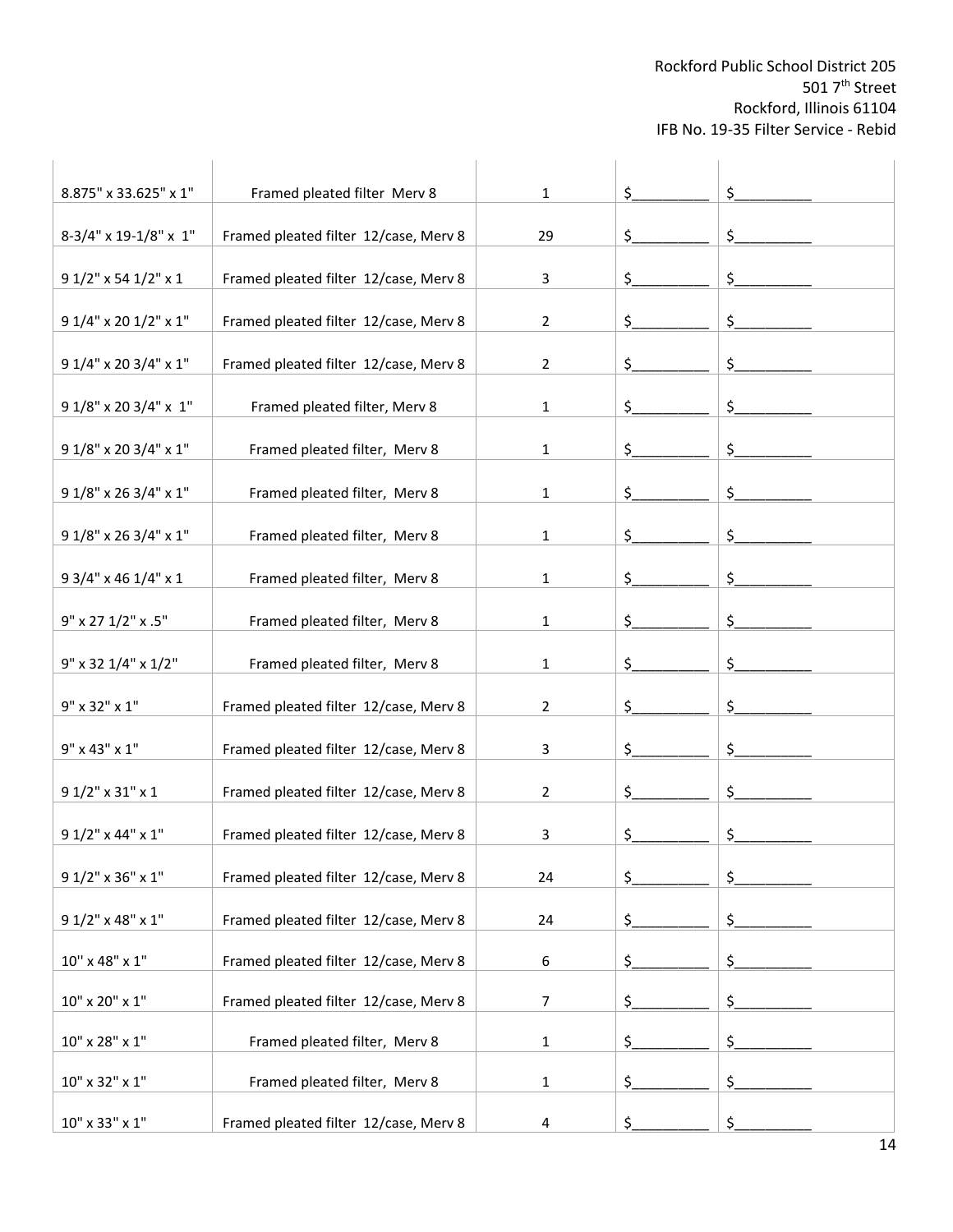| 10" x 33 1/2" x 1"               | Framed pleated filter 12/case, Merv 8                   | 3              | \$  | \$            |
|----------------------------------|---------------------------------------------------------|----------------|-----|---------------|
| 10" x 36 1/4" x 1"               | Framed pleated filter 12/case, Merv 8                   | 68             | \$  | $\frac{1}{2}$ |
| 10" x 36" x 1"                   | Framed pleated filter 12/case, Merv 8                   | 88             | \$  | \$            |
| 10" x 39" x 1"                   | Framed pleated filter, Merv 8                           | 1              | \$. | \$            |
| $10"$ x 41" x 1                  | Framed pleated filter Merv 8                            | 1              | \$. | \$            |
| 10" x 46" x 1"                   | Framed pleated filter Merv 8                            | 2              | \$. | \$            |
| 10" x 48 1/2" x 1"               | Framed pleated filter 12/case, Merv 8                   | 11             | \$_ | $\frac{1}{2}$ |
| 10" x 48 3/4" x 1"               | Framed pleated filter 12/case, Merv 8                   | 24             | \$  | \$            |
| $10" \times 48" \times 1"$       | Framed pleated filter 12/case, Merv 8                   | 64             | \$  | \$            |
| 10" x 48.5" x 1"                 | Framed pleated filter 12/case, Merv 8                   | 5              | \$  | \$            |
| $10" \times 60$ 1/2" $\times$ 1" | Framed pleated filter 12/case, Merv 8                   | 33             | \$  | \$            |
| 10" x 60" x 1"                   | Framed pleated filter 12/case, Merv 8                   | 45             | \$. | \$            |
| $10" \times 60.5" \times 1"$     | Framed pleated filter 12/case, Merv 8                   | 45             | \$_ | $\frac{1}{2}$ |
| 10" x 62" x 1"                   | Framed pleated filter 12/case, Merv 8                   | 11             | \$  | \$            |
| 12 1/2" x 55" x 1"               | Framed pleated filter 12/case, Merv 8                   | 1              | \$  | \$            |
| 12 1/4" x 39 3/4" x 1"           | Framed pleated filter, Merv 8                           | 1              | \$. | \$            |
| 12 1/4" x 44" x 1"               | Framed pleated filter, Merv 8                           | 1              | \$. | \$            |
| 12 1/4" x 49 3/4" x 1"           | Framed pleated filter 12/case, Merv 8                   | 6              | \$  | \$            |
| 12" x 20" x 1"                   | Framed pleated filter 12/case, Merv 8                   | 3              | \$_ | $\frac{1}{2}$ |
| 12" x 20" x 2"                   | Framed pleated filter 12/case, Merv 8                   | 4              | \$. | \$            |
| 12" x 24" x 1"                   | Framed pleated filter 12/case, Merv 8                   | 20             | \$. | \$            |
| $12''$ x 24" x 1 1/2"            | Filter pads, unframed 24/case Tri-Dek<br>3 ply, w/ wire | 12             | \$_ | \$            |
| 12" x 32 1/2" x 1"               | Framed pleated filter, Merv 8                           | 1              | \$_ | $\frac{1}{2}$ |
| 12" x 39 1/2" x 1"               | Framed pleated filter 12/case, Merv 8                   | $\overline{2}$ | \$  | \$            |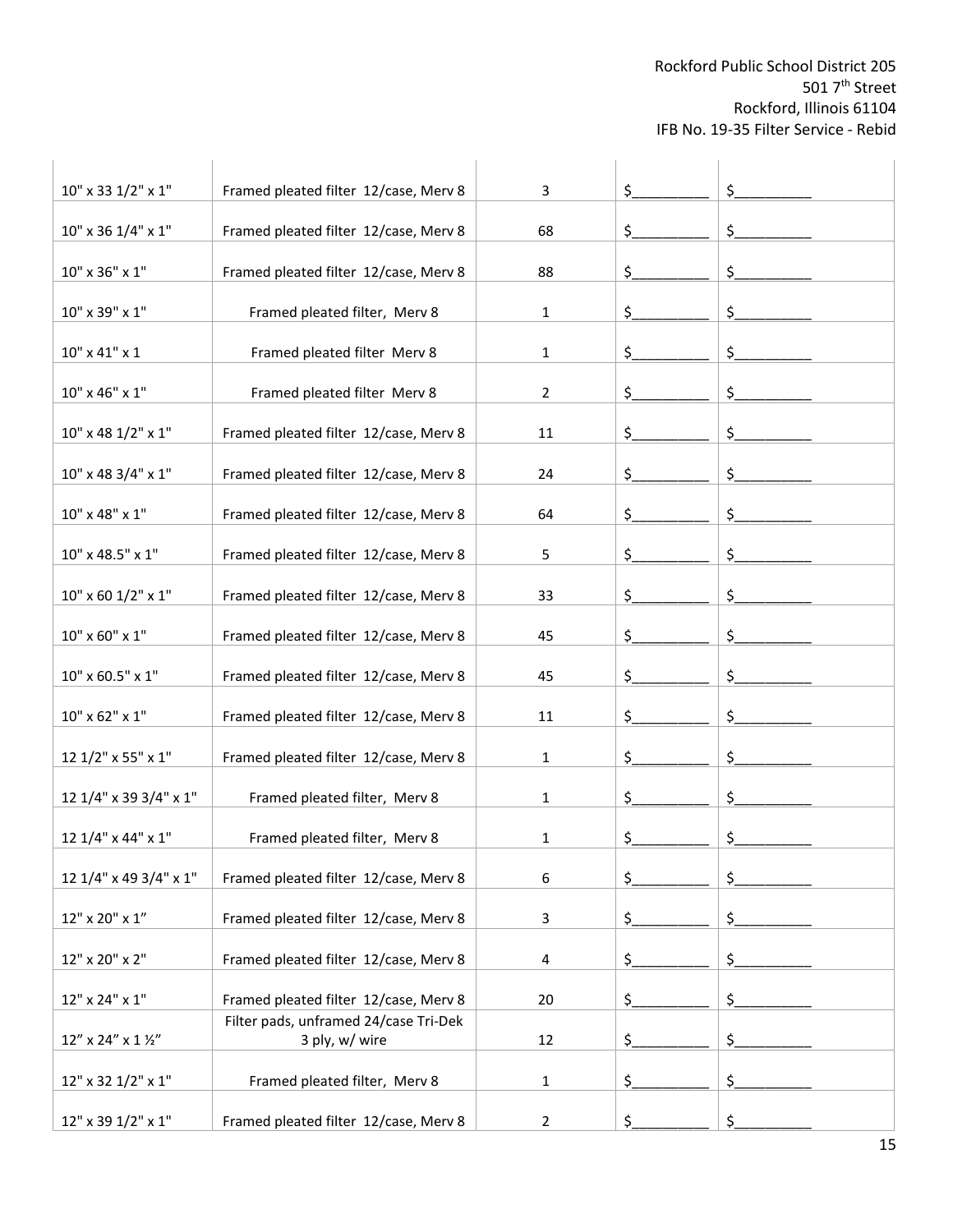| 12" x 43 1/2" x 1"                  | Framed pleated filter 12/case, Merv 8                                                                               | 3   | \$  | \$                  |  |
|-------------------------------------|---------------------------------------------------------------------------------------------------------------------|-----|-----|---------------------|--|
| 12" x 44" x 1"                      | Framed pleated filter 12/case, Merv 8                                                                               | 51  | \$  | $\hat{\mathcal{L}}$ |  |
| 12" x 45" x 1"                      | Framed pleated filter 12/case, Merv 8                                                                               | 4   | \$. | \$                  |  |
| 12" x 48" x 1/2"                    | Framed pleated filter, Merv 8                                                                                       | 1   | \$. | \$                  |  |
| 12" x 54" x 1"                      | Framed pleated filter 12/case, Merv 8                                                                               | 4   | \$. | \$                  |  |
|                                     |                                                                                                                     |     |     |                     |  |
| 12"x 24" x 1"                       | Framed pleated filter 12/case, Merv 8<br>Filter roll, Tri-Dek 3 Ply Tackified Poly<br>Pads Filters w/ Antimicrobial | 4   | \$. | \$                  |  |
| $12''$ x 68 $\frac{1}{2}''$ x $1''$ | Treatment-No substitutes                                                                                            | 1   | \$_ | \$                  |  |
| 13 3/8" x 77" x 1"                  | Framed pleated filter 12/case, Merv 8                                                                               | 12  | \$_ | \$                  |  |
| 13 5/8" x 23 5/8" x 1"              | Framed pleated filter 12/case, Merv 8                                                                               | 24  | \$  | \$                  |  |
| 13" x 53" x 1/2"                    | Framed pleated filter 12/case, Merv 8                                                                               | 15  | \$  | \$                  |  |
|                                     |                                                                                                                     |     |     |                     |  |
| 14 3/4" x 51 1/2" x 1"              | Framed pleated filter 12/case, Merv 8                                                                               | 3   | \$  | \$                  |  |
| 14 3/8" x 44 11/32"                 | Framed pleated filter 12/case, Merv 8                                                                               | 10  | \$  | $\frac{1}{2}$       |  |
| 14" x 20" x 1"                      | Framed pleated filter 12/case, Merv 8                                                                               | 155 | \$  | \$                  |  |
| 14" x 21" x 2"                      | Framed pleated filter 12/case, Merv 8                                                                               | 12  | \$. | \$                  |  |
| 14" x 24" x 1"                      | Framed pleated filter 12/case, Merv 8                                                                               | 109 | \$. | \$                  |  |
| 14" x 30" x 1"                      | Framed pleated filter 12/case, Merv 8                                                                               | 12  | \$. | \$                  |  |
| 15 1/4" x 28" x 1"                  | Framed pleated filter 12/case, Merv 8                                                                               | 2   | \$  | \$                  |  |
| 15 3/4" x 44 1/2" x 1"              | Framed pleated filter 12/case, Merv 8                                                                               | 8   | \$  | \$                  |  |
| $15" \times 16" \times 1"$          | Framed pleated filter 12/case, Merv 8                                                                               | 9   | \$. | \$                  |  |
|                                     | Filter pads, unframed 24/case Tri-Dek<br>3 Ply Self Sealing Ring Panel Filters w/<br>Antimicrobial Treatment-no     |     |     |                     |  |
| 15" x 20" x 1"                      | substitutes                                                                                                         | 4   | \$. | \$                  |  |
| 15.25" x77.5" x 1"                  | Framed pleated filter 12/case, Merv 8                                                                               | 24  |     |                     |  |
|                                     |                                                                                                                     |     |     |                     |  |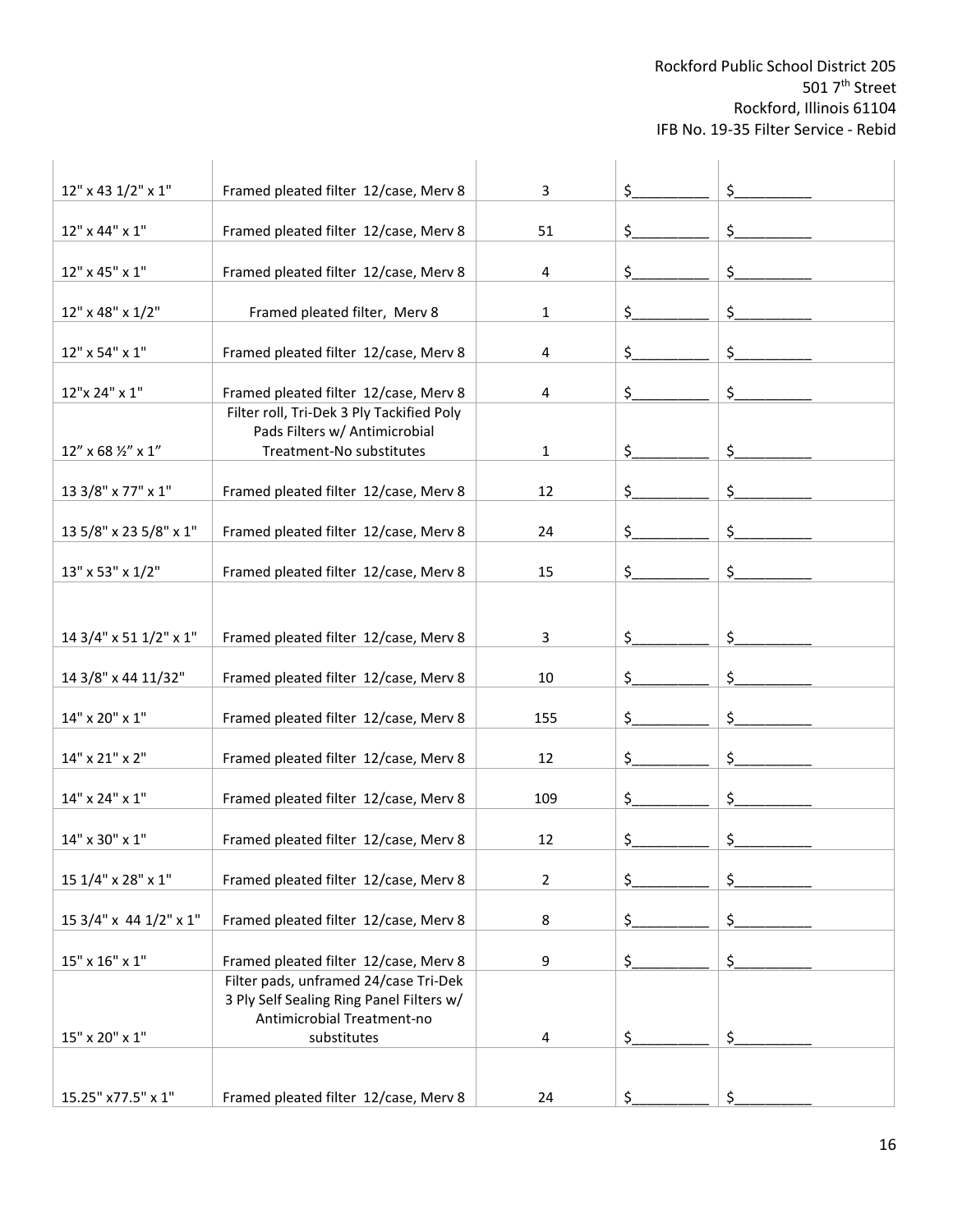|                            | Filter roll, Tri-Dek 3 Ply Tackified Poly<br>Pads Filters w/ Antimicrobial                                      |                |                                      |                     |
|----------------------------|-----------------------------------------------------------------------------------------------------------------|----------------|--------------------------------------|---------------------|
| 16" x 120" x 1"            | Treatment-No substitutes                                                                                        | $\mathbf{1}$   | $\mathsf{S}_{\scriptscriptstyle{-}}$ | \$                  |
|                            | Filter pads, unframed 24/case Tri-Dek<br>3 Ply Self Sealing Ring Panel Filters w/<br>Antimicrobial Treatment-no |                |                                      |                     |
| $16" \times 16" \times 1"$ | substitutes                                                                                                     | 3              | \$.                                  | \$                  |
|                            |                                                                                                                 |                |                                      |                     |
| 16" x 16" x 2"             | Framed pleated filter 12/case, Merv 8                                                                           | 5              | \$.                                  | \$.                 |
| 16" x 20" x 2"             | Framed pleated filter 12/case, Merv 8                                                                           | 12             | \$                                   | \$.                 |
|                            | Filter pads unframed, 24/case Tri-Dek<br>3 Ply Self Sealing Ring Panel Filters w/<br>Antimicrobial Treatment-no |                |                                      |                     |
| 16" x 20" x1"              | substitutes                                                                                                     | 18             | \$.                                  | \$                  |
|                            |                                                                                                                 |                |                                      |                     |
| 16" x 20" x 1"             | Framed pleated filter 12/case, Merv 8                                                                           | 56             | \$.                                  | \$                  |
| 16" x 20" x 3"             | Framed pleated filter 12/case, Merv 8                                                                           | 6              | \$.                                  | \$.                 |
| 16" x 20" x 4"             | Framed pleated filter, Merv 8                                                                                   | 1              | \$                                   | $\frac{1}{2}$       |
| 16" x 24" x 1"             | Framed pleated filter 12/case, Merv 8                                                                           | 11             | \$.                                  | \$                  |
| 16" x 24" x 2"             | Framed pleated filter 12/case, Merv 8                                                                           | 6              | \$.                                  | \$                  |
| $16" \times 25" \times 1"$ | Framed pleated filter 12/case, Merv 8                                                                           | 84             | \$.                                  | \$                  |
| 16" x 25" x 2"             | Framed pleated filter 12/case, Merv 8                                                                           | 858            | \$                                   | \$                  |
| 16" x 25" x 4"             | Framed pleated filter 6/case, Merv 8                                                                            | $\overline{2}$ | \$                                   | \$.                 |
| 16"x 24" x 2"              | Framed pleated filter 12/case, Merv 8                                                                           | 6              | \$                                   | ς                   |
| 16"x 25" x 2"              | Framed pleated filter 12/case, Merv 8                                                                           | 36             | \$                                   | $\hat{\mathcal{L}}$ |
| 17 1/2" x 22" x 2"         | Framed pleated filter 12/case, Merv 8                                                                           | $\overline{2}$ | \$                                   | \$                  |
| 17 3/4" x 7 1/2" x 1"      | Framed pleated filter 12/case, Merv 8                                                                           | 36             | \$                                   | $\frac{1}{2}$       |
| 17" x 21" x 2"             | Framed pleated filter, Merv 8                                                                                   | $\mathbf{1}$   | \$                                   | $\hat{\mathcal{L}}$ |
| 18 1/2" x 19" x 1"         | Framed pleated filter 12/case, Merv 8                                                                           | 30             | \$.                                  | $\zeta$             |
| 18" x 17 5/8" x 2"         | Framed pleated filter 12/case, Merv 8                                                                           | 30             | Ś.                                   | \$                  |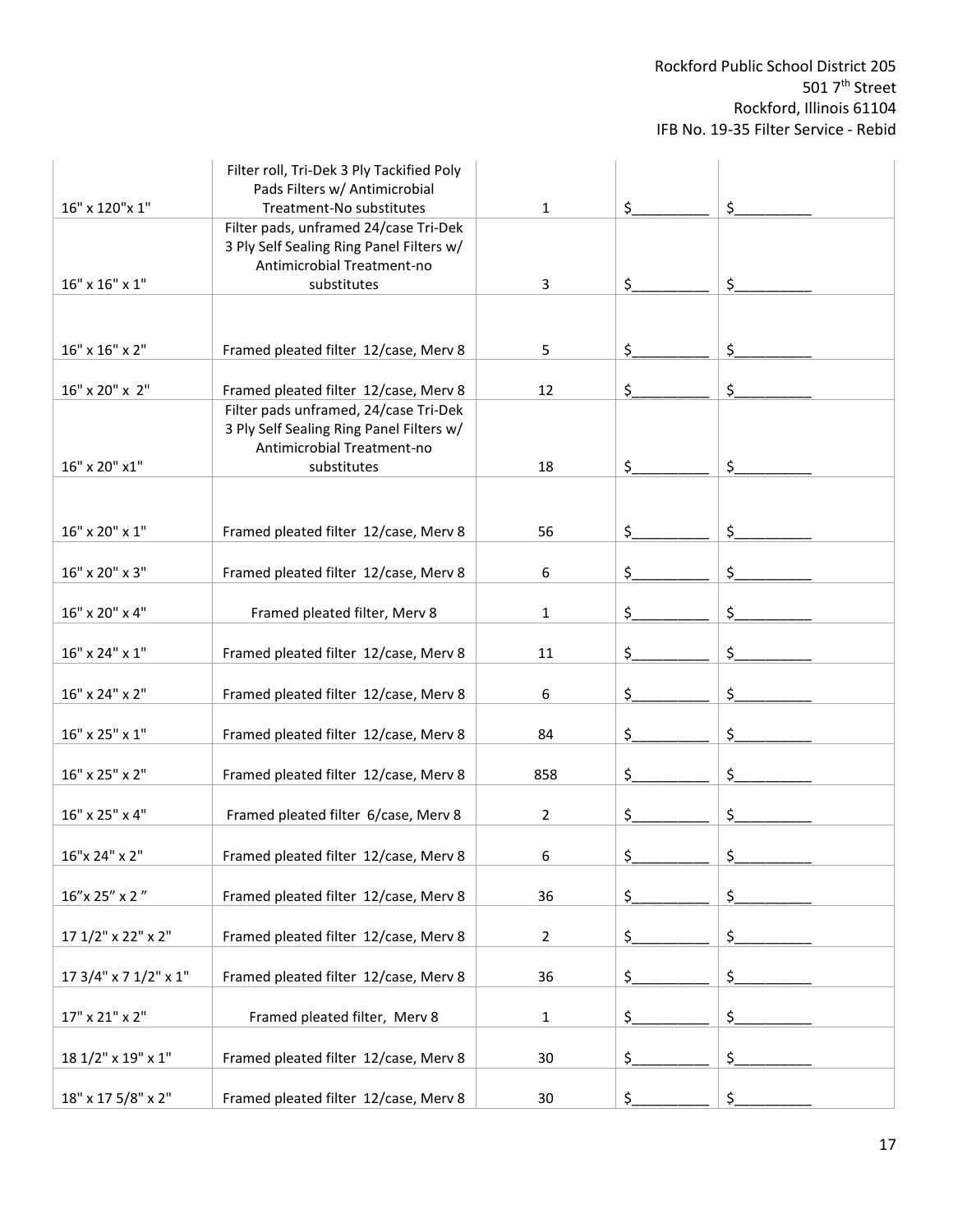| 18" x 20" x 2"     | Framed pleated filter 12/case, Merv 8                                                                              | 321            | \$                                   | \$                  |  |
|--------------------|--------------------------------------------------------------------------------------------------------------------|----------------|--------------------------------------|---------------------|--|
| 18" x 24" x 2"     | Framed pleated filter 12/case, Merv 8                                                                              | 18             | \$.                                  | \$                  |  |
| 18" x 33" x 2"     | Framed pleated filter Merv 8                                                                                       | $\overline{2}$ | \$                                   | \$                  |  |
| 19 1/2" x 33" x 1" | Framed pleated filter 12/case, Merv 8                                                                              | 12             | \$                                   | \$                  |  |
|                    | Filter pads, unframed 24/case Tri-Dek<br>3 Ply Self Sealing No Ring Panel Filters<br>w/ Antimicrobial Treatment-no |                |                                      |                     |  |
| 19" x 19" x 2"     | substitutes                                                                                                        | 30             | \$                                   | \$                  |  |
| 19" x 22" x 2"     | Framed pleated filter, Merv 8                                                                                      | 1              | \$                                   | \$                  |  |
|                    |                                                                                                                    |                |                                      |                     |  |
| 20" x 25" x 2"     | Framed pleated filter 12/case, Merv 8                                                                              | 51             | \$                                   | \$                  |  |
| 20" x 20" x 2"     | Framed pleated filter 12/case, Merv 8                                                                              | 516            | \$                                   | \$                  |  |
|                    | Filter pads, unframed 24/case Tri-Dek<br>3 Ply Self Sealing No Ring Panel Filters<br>w/ Antimicrobial Treatment-no |                |                                      |                     |  |
| 20" x 20" x 1"     | substitutes                                                                                                        | 1456           | \$.                                  | \$                  |  |
| 20" x 20" x 1.5"   | Framed pleated filter 12/case, Merv 8                                                                              | 19             | \$                                   | \$                  |  |
| 20" x 20" x 4"     | Framed pleated filter 12/case, Merv 8                                                                              | 2              | \$                                   | \$                  |  |
| 20" x 23" x 1"     | Framed pleated filter 12/case, Merv 8                                                                              | 9              | \$                                   | \$                  |  |
| 20" x 23 1/2" x 2" | Framed pleated filter, Merv 8                                                                                      | 1              | \$                                   | \$                  |  |
| 20" x 24" x 12"    | Metal Box Frame, with header Merv<br>13 Camfil Riga Flo                                                            | 4              | \$                                   | \$                  |  |
| 20" x 24" x 2"     | Framed pleated filter 12/case, Merv 8                                                                              | 149            | $\mathsf{S}_{\scriptscriptstyle{-}}$ | $\zeta$             |  |
|                    | Filter pads, unframed 24/case Tri-Dek<br>3 Ply Self Sealing No Ring Panel Filters<br>w/ Antimicrobial Treatment-no |                |                                      |                     |  |
| 20" x 24" x 2"     | substitutes                                                                                                        | 48             | \$                                   | \$                  |  |
| 20" x 24" x 4"     | Framed pleated filter 12/case, Merv 8                                                                              | 12             | \$.                                  | \$                  |  |
| 20" x 25" x 1      | Framed pleated filter 12/case, Merv 8                                                                              | 86             | \$.                                  | \$.                 |  |
| 20" x 25" x 2"     | Framed pleated filter 12/case, Merv 8                                                                              | 443            | \$_                                  | $\hat{\mathcal{L}}$ |  |
| 20" x 25" x 4"     | Framed pleated filter 12/case, Merv 8                                                                              | 7              | \$                                   | \$                  |  |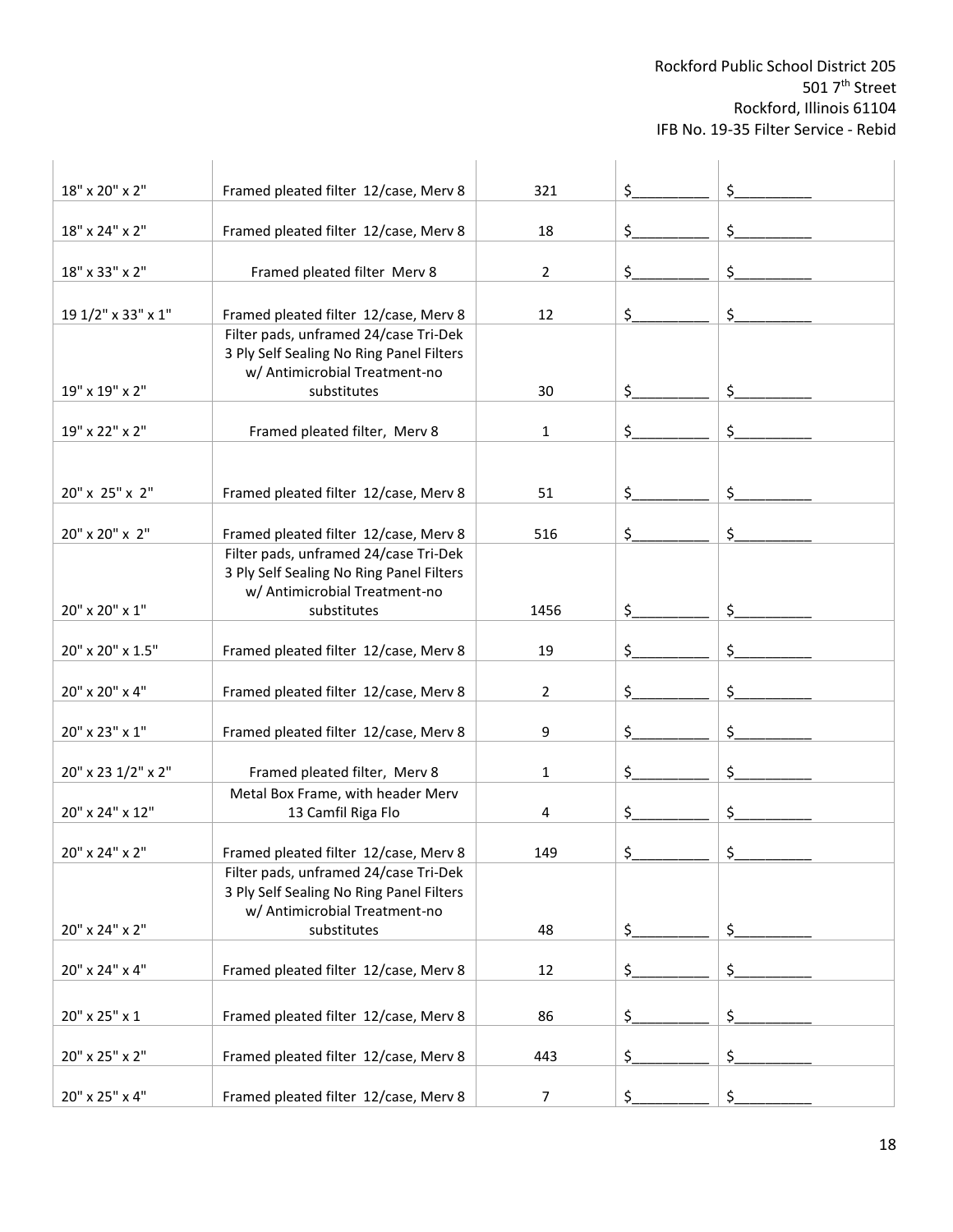| 20" x 28" x 1"             | Framed pleated filter 12/case, Merv 8                                                                           | 9              | \$  | \$ |
|----------------------------|-----------------------------------------------------------------------------------------------------------------|----------------|-----|----|
| $20" \times 30" \times 1"$ | Framed pleated filter Merv 8                                                                                    | 1              | \$  | \$ |
| 20" x 30" x 2"             | Framed pleated filter 12/case, Merv 8                                                                           | 6              | \$  | \$ |
| 20" x 33" x 1"             | Framed pleated filter 12/case, Merv 8                                                                           | 9              | \$  | \$ |
| $21"$ x $21"$ x $1"$       | Framed pleated filter, Merv 8                                                                                   | 1              | \$  | \$ |
| 22" x 18" x 1"             | Framed pleated filter 12/case, Merv 8                                                                           | $\overline{2}$ | \$  | \$ |
|                            |                                                                                                                 | $\overline{2}$ |     |    |
| 24 1/2" x 14 1/4" x 1"     | Framed pleated filter 12/case, Merv 8                                                                           |                | \$  | \$ |
| 24 1/2" x 19 1/4" x 1"     | Framed pleated filter 12/case, Merv 8                                                                           | 4              | \$  | \$ |
| 24" x 24" x 2"             | Framed pleated filter 12/case, Merv 8                                                                           | 201            | \$  | \$ |
| 24" x 12" x 12"            | Metal Box Frame w/ header Merv 13<br>Camfil Riga Flo                                                            | 11             | \$. | \$ |
|                            | Filter pads, unframed 24/case Tri-Dek<br>3 Ply Self Sealing Ring Panel Filters w/<br>Antimicrobial Treatment-no |                |     |    |
| 24" x 24 "x 1"             | substitutes                                                                                                     | 48             | \$  | \$ |
| 24" x 24" x 1"             | Framed pleated filter 12/case, Merv 8                                                                           | 50             | \$  | \$ |
| 24" x 24" x 2"             | Framed pleated filter 12/case, Merv 8                                                                           | 35             | \$  | \$ |
| 25" x 25" x 2              | Framed pleated filter 12/case, Merv 8                                                                           | 30             | \$  | \$ |
| 26" x 17" x 22-3/4" x 1    | Framed pleated filter 12/case, Merv 8                                                                           | 4              | \$  | \$ |
| 32 1/4" x 5 1/2" x 1/2"    | Framed pleated filter 12/case, Merv 8                                                                           | 17             | \$. | Ş. |
| 32 1/4" x 10" x 1"         | Framed pleated filter, Merv 8                                                                                   | $\mathbf 1$    | \$  | \$ |
| 37 1/2" x 9 3/4" x 1"      | Framed pleated filter, Merv 8                                                                                   | $\mathbf{1}$   | \$_ | \$ |
| 54" x 5 1/2" x 1/2"        | Framed pleated filter 12/case, Merv 8                                                                           | 8              | \$  | \$ |
| $57" \times 12" \times 1"$ | Framed pleated filter 12/case, Merv 8                                                                           | 20             | \$. | \$ |
|                            |                                                                                                                 |                |     |    |
|                            |                                                                                                                 |                |     |    |
|                            |                                                                                                                 |                |     |    |